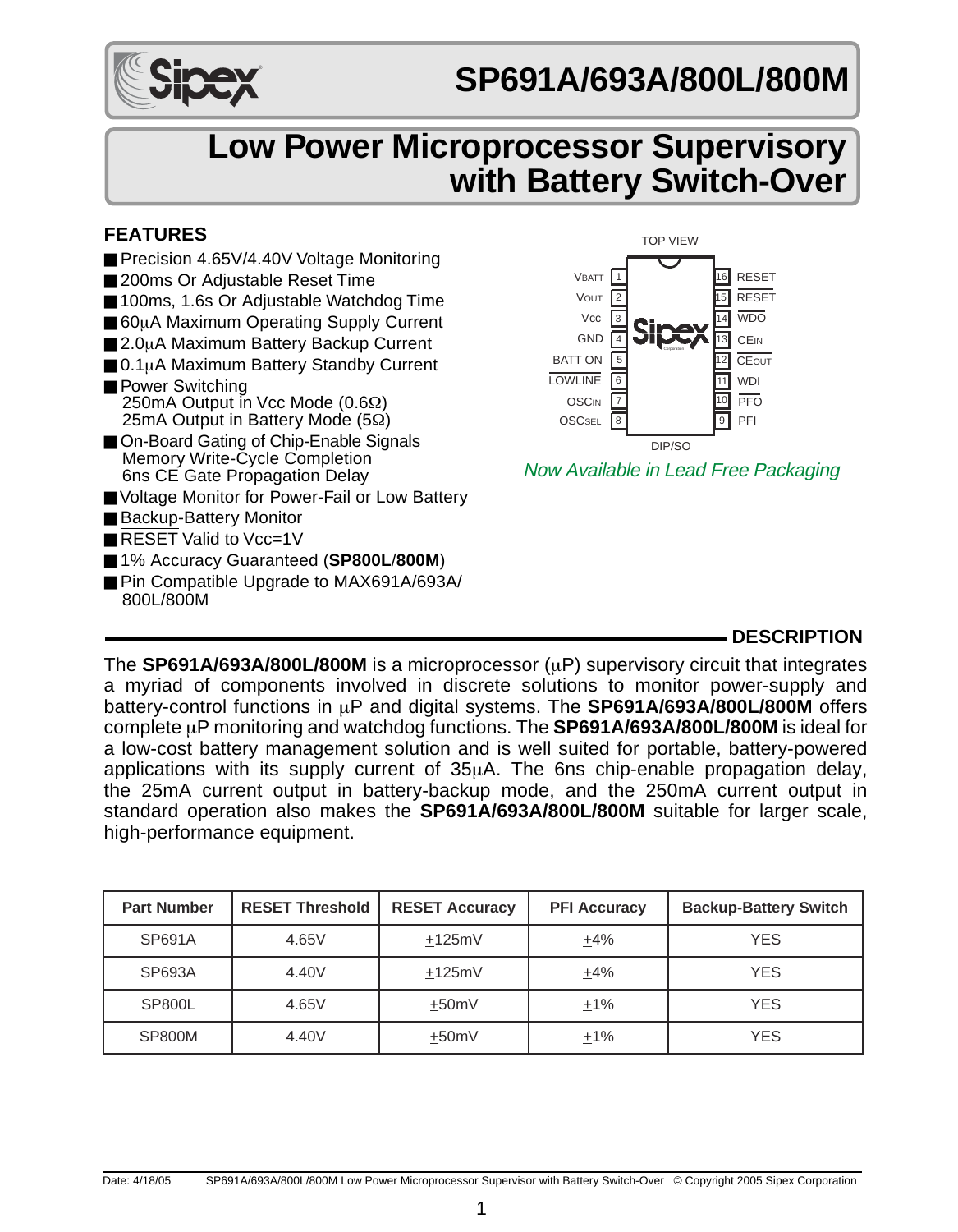These are stress ratings only and functional operation of the device at these ratings or any other above those indicated in the operation sections of the specifications below is not implied. Exposure to absolute maximum rating conditions for extended periods of time may affect reliability.

| Terminal Voltages (with respect to GND) |        |
|-----------------------------------------|--------|
| <b>Input Currents</b>                   |        |
|                                         |        |
|                                         |        |
|                                         | .250mA |
|                                         |        |
|                                         |        |
|                                         |        |

## **ABSOLUTE MAXIMUM RATINGS**

| Enhanced ESD Specifications+4kV Human Body Model |  |
|--------------------------------------------------|--|
|--------------------------------------------------|--|

Power Dissipation Per Package

| 16-pin PDIP (derate 14.3mW/°C above +70°C)1150mW       |  |
|--------------------------------------------------------|--|
| 16-pin Narrow SOIC (derate 13.6mW/°C above 70°C)1090mW |  |
| 16-pin Wide SOIC (derate 11.2mW/°C above 70°C)900mW    |  |
|                                                        |  |
|                                                        |  |

Storage Temperature....................................................-65OC to +150OC Lead Temperature (soldering,10 sec).........................................+300OC

#### **ELECTRICAL CHARACTERISTICS**

V<sub>cc</sub> = +4.75V to +5.5V for the **SP691A/800L**, V<sub>cc</sub> = +4.5V to +5.5V for the **SP693A/800M**, V<sub>BATT</sub> = +2.8V, and T<sub>AMB</sub> = T<sub>MIN</sub> to T<sub>MAX</sub> unless otherwise<br>noted. Typical values apply at T<sub>AMB</sub>=+25<sup>o</sup>C.

| <b>PARAMETERS</b>                                                        | MIN.                                                                       | TYP.                                                               | MAX.           | <b>UNITS</b> | <b>CONDITIONS</b>                                                                                                                                    |
|--------------------------------------------------------------------------|----------------------------------------------------------------------------|--------------------------------------------------------------------|----------------|--------------|------------------------------------------------------------------------------------------------------------------------------------------------------|
| Operating Voltage Range,<br>$V_{\text{cc}}$ or $V_{\text{BAT}}$ , NOTE 1 | $\Omega$                                                                   |                                                                    | 5.5            | V            |                                                                                                                                                      |
| Output Voltage, V <sub>OUT</sub><br>in Normal Operating Mode             | $V_{cc}$ -0.05<br>$V_{\rm cc}$ -0.3<br>$V_{\rm cc}$ -0.2                   | $V_{cc}$ -0.015<br>$V_{cc}$ -0.15<br>$V_{cc}$ -0.09                |                | $\vee$       | $V_{cc}$ =4.5V, $I_{OUT}$ =25mA<br>$V_{cc}$ =4.5V, $I_{OUT}$ =250mA<br>$V_{cc}$ =3.0V, $V_{BAT}$ =2.8V, $I_{OUT}$ =100mA                             |
| $V_{cc}$ -to- $V_{OUT}$ On-Resistance                                    |                                                                            | 0.6<br>0.9                                                         | 1.2<br>2.0     | $\Omega$     | $V_{cc}$ =4.5V<br>$V_{cc}$ =3.0V                                                                                                                     |
| V <sub>OUT</sub> in Battery-Backup Mode                                  | $V_{\text{BATT}}$ -0.3<br>$V_{\text{BAT}}$ -0.25<br>$V_{\text{BAT}}$ -0.15 | $V_{BAT}$ -0.1<br>$V_{\text{BAT}}$ -0.07<br>$V_{\text{BAT}}$ -0.05 |                | V            | $V_{\text{BATT}} = 4.5V, I_{\text{OUT}} = 20mA$<br>$V_{\text{BATT}}$ =2.8V, $I_{\text{OUT}}$ =10mA<br>$V_{\text{part}}$ =2.0V, $I_{\text{out}}$ =5mA |
| V <sub>BATT</sub> -to-V <sub>OUT</sub> On-Resistance                     |                                                                            | 5<br>$\overline{7}$<br>10                                          | 15<br>25<br>30 | Ω            | $V_{BAT} = 4.5V$<br>$V_{BATT}$ =2.8V<br>$V_{\text{BAT}} = 2.0 V$                                                                                     |
| Supply Current in Normal<br>Operating Mode, I <sub>vcc</sub>             |                                                                            | 35                                                                 | 60             | μA           | $V_{\rm cc}$ >(V <sub>BATT</sub> -1V), excluding $I_{\rm out}$                                                                                       |
| Supply Current in Battery-<br>Backup Mode, IBATT, NOTE 2                 |                                                                            | 0.001                                                              | 2.0            | μA           | $V_{\text{c.c}}$ <(V <sub>BATT</sub> -1.2V), V <sub>BATT</sub> =2.8V, excluding $I_{\text{out}}$                                                     |
| V <sub>BATT</sub> Standby Current, I <sub>BATT</sub> ,<br>NOTE 3         | $-0.1$                                                                     |                                                                    | 0.02           | μA           | $V_{\text{cc}}\geq (V_{\text{BAT}}+0.2V)$ , excluding $I_{\text{OUT}}$                                                                               |
| <b>Battery Switchover Threshold</b>                                      |                                                                            | $V_{\text{BAT}}$ +0.03<br>$V_{\text{BAT}}$ -0.03                   |                | $\vee$       | power-up<br>power-down                                                                                                                               |
| <b>Battery Switchover Hysteresis</b>                                     |                                                                            | 60                                                                 |                | mV           | Peak to Peak                                                                                                                                         |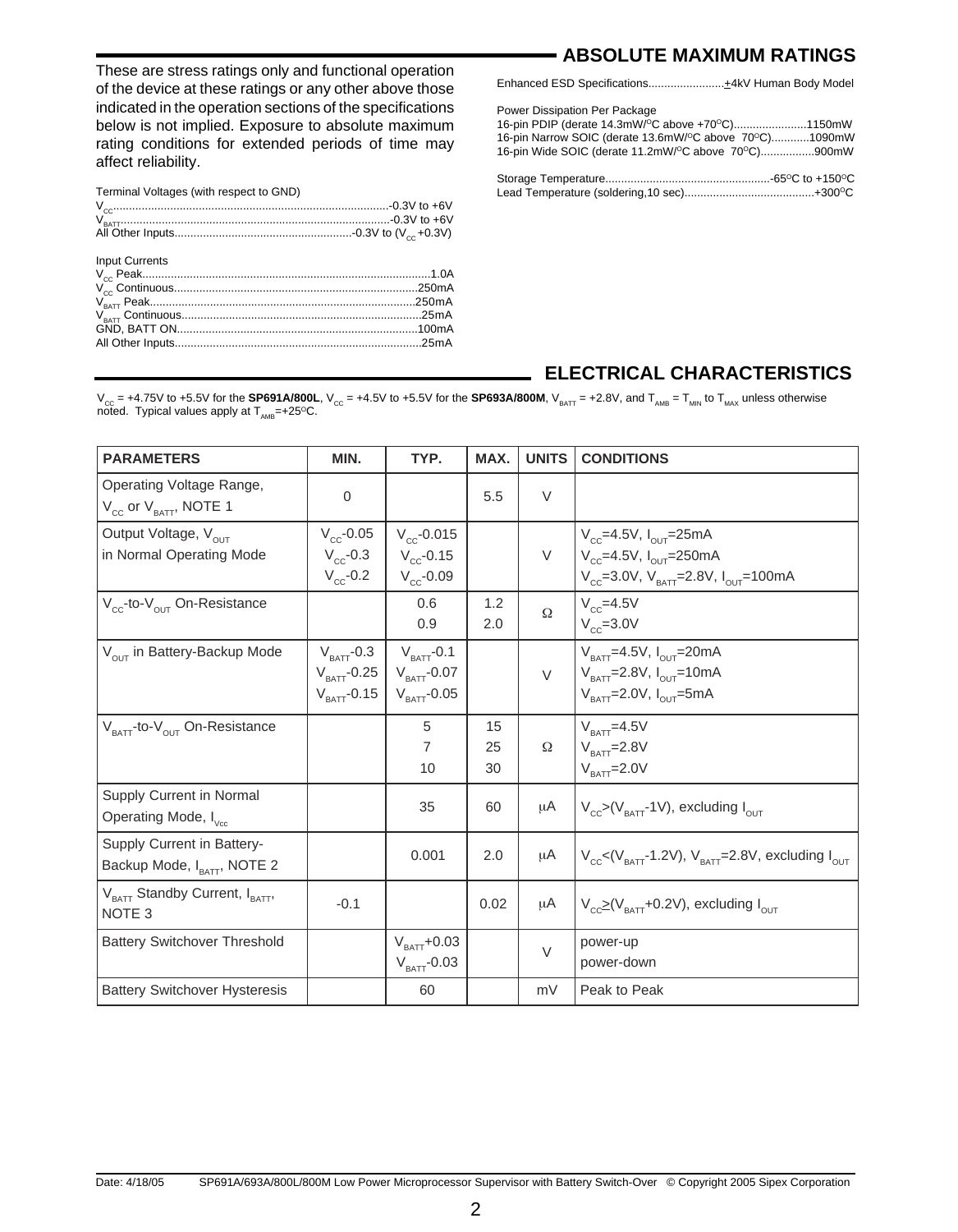#### **ELECTRICAL CHARACTERISTICS**

V<sub>cc</sub> = +4.75V to +5.5V for the **SP691A/800L**, V<sub>cc</sub> = +4.5V to +5.5V for the **SP693A/800M**, V<sub>BATT</sub> = +2.8V, and T<sub>AMB</sub> = T<sub>MIN</sub> to T<sub>MAX</sub> unless otherwise<br>noted. Typical values apply at T<sub>AMB</sub>=+25<sup>o</sup>C.

| <b>PARAMETERS</b>                                                                  | MIN. | TYP.  | MAX. | <b>UNITS</b>    | <b>CONDITIONS</b>                                         |
|------------------------------------------------------------------------------------|------|-------|------|-----------------|-----------------------------------------------------------|
| <b>BATT ON Output Low</b>                                                          |      | 0.1   | 0.4  | $\vee$          | $I_{SINK} = 3.2mA$                                        |
| Voltage                                                                            |      | 0.7   | 1.5  |                 | $I_{SINK} = 25mA$                                         |
| <b>BATT ON Output Short</b>                                                        |      | 60    |      | mA              | sink current                                              |
| <b>Circuit Current</b>                                                             | 1    | 15    | 100  | μA              | source current                                            |
| <b>RESET, LOWLINE, AND WATCHDOG TIMER</b>                                          |      |       |      |                 |                                                           |
| Reset Threshold Voltage                                                            | 4.50 | 4.65  | 4.75 |                 | <b>SP691A</b>                                             |
|                                                                                    | 4.25 | 4.40  | 4.50 | $\vee$          | <b>SP693A</b>                                             |
|                                                                                    | 4.60 | 4.65  | 4.70 |                 | <b>SP800L</b>                                             |
|                                                                                    | 4.35 | 4.40  | 4.45 |                 | <b>SP800M</b>                                             |
| Reset Threshold Hysteresis                                                         |      | 15    |      | mV              | center-to-peak                                            |
| V <sub>cc</sub> to RESET Delay                                                     |      | 80    |      | μs              | power down                                                |
| LOWLINE to RESET Delay                                                             |      | 800   |      | ns              | power down                                                |
| <b>Reset Active Timeout Period</b><br>for the Internal Oscillator                  | 140  | 200   | 280  | ms              | power-up                                                  |
| <b>Reset Active Timeout Period</b><br>for the External Clock,<br>NOTE <sub>4</sub> |      | 2048  |      | clock<br>cycles | power-up                                                  |
| Watchdog Timeout Period for                                                        | 1.0  | 1.6   | 2.25 | sec             | long period                                               |
| the Internal Oscillator                                                            | 70   | 100   | 140  | ms              | short period                                              |
| Watchdog Timeout Period for                                                        |      | 4096  |      | clock           | long period                                               |
| the External Clock, NOTE 4                                                         |      | 1024  |      | cycles          | short period                                              |
| Minimum Watchdog Input<br>Pulse Width                                              | 100  |       |      | ns              | $V_{\parallel} = 0.8 V, V_{\parallel} = 0.75 x V_{\odot}$ |
| <b>RESET Output Voltage</b>                                                        |      | 0.004 | 0.3  |                 | $I_{SINK}$ =50µA, $V_{cc}$ =1V, $V_{cc}$ falling          |
|                                                                                    |      | 0.1   | 0.4  | V               | $I_{SINK} = 3.2mA, V_{CC} = 4.25V$                        |
|                                                                                    | 3.5  |       |      |                 | $I_{\text{source}} = 1.6 \text{mA}, V_{\text{cc}} = 5V$   |
| <b>RESET Output Short-Circuit</b><br>Current                                       |      | 7     | 20   | mA              | output source current                                     |
| RESET Output Voltage Low,<br>NOTE <sub>5</sub>                                     |      | 0.1   | 0.4  | V               | $I_{SINK} = 3.2mA$                                        |
| LOWLINE Output Voltage                                                             |      | 0.1   | 0.4  | $\vee$          | $I_{SINK} = 3.2mA, V_{CC} = 4.25V$                        |
|                                                                                    | 3.5  |       |      |                 | $I_{\text{source}} = 1 \mu A$ , $V_{\text{cc}} = 5V$      |
| <b>LOWLINE Output Short</b><br><b>Circuit Current</b>                              |      | 15    | 100  | μA              | output source current                                     |
| <b>WDO Output Voltage</b>                                                          |      | 0.1   | 0.4  | $\vee$          | $I_{SINK} = 3.2mA$                                        |
|                                                                                    | 3.5  |       |      |                 | $I_{\text{source}} = 500 \mu A, V_{\text{CC}} = 5V$       |
| <b>WDO Output Short-Circuit</b>                                                    |      | 3     | 10   | mA              | output source current                                     |
| Current                                                                            |      |       |      |                 |                                                           |

Date: 4/18/05 SP691A/693A/800L/800M Low Power Microprocessor Supervisor with Battery Switch-Over © Copyright 2005 Sipex Corporation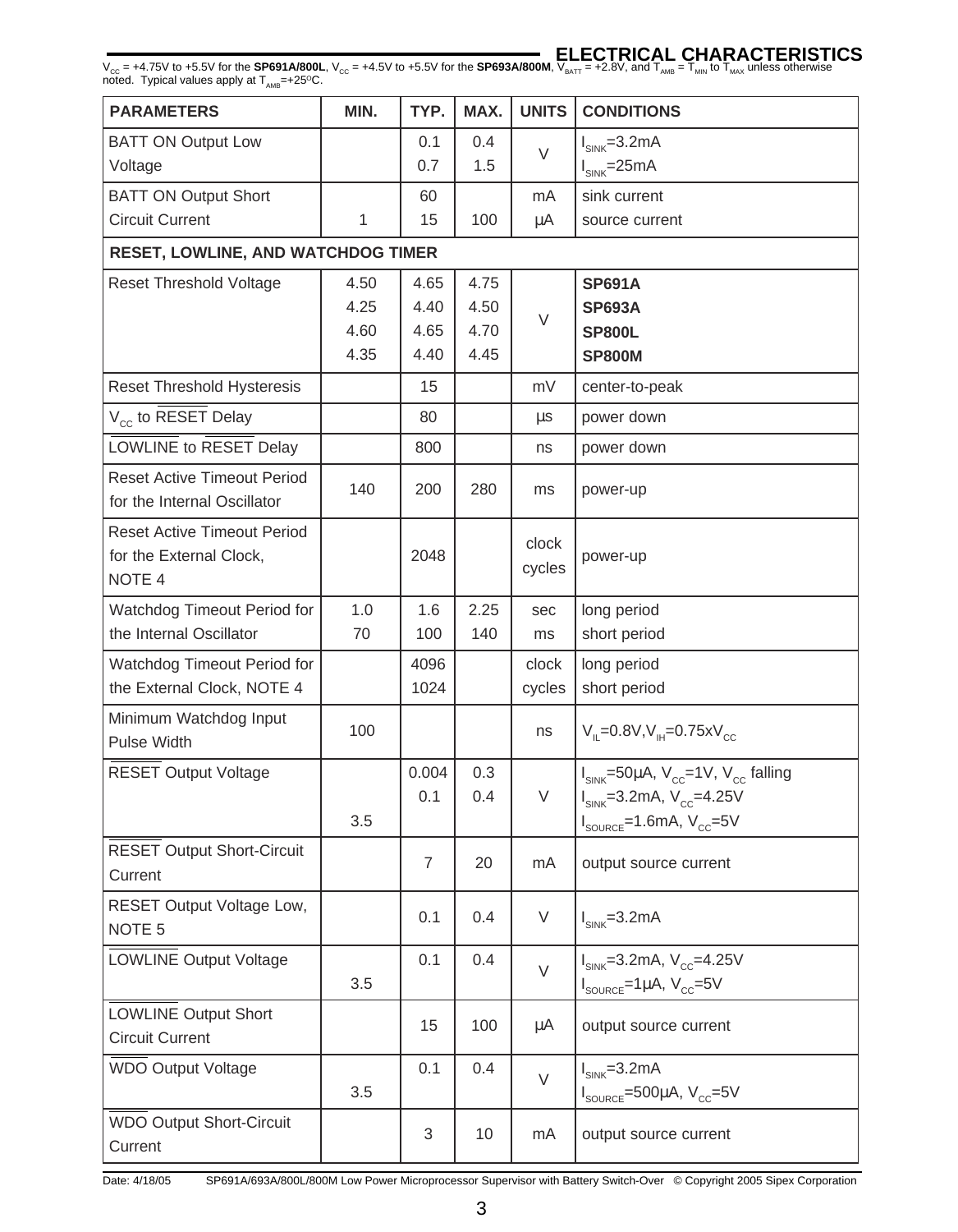#### **ELECTRICAL CHARACTERISTICS**

V<sub>cc</sub> = +4.75V to +5.5V for the **SP691A/800L**, V<sub>cc</sub> = +4.5V to +5.5V for the **SP693A/800M**, V<sub>BATT</sub> = +2.8V, and T<sub>AMB</sub> = T<sub>MIN</sub> to T<sub>MAX</sub> unless otherwise<br>noted. Typical values apply at T<sub>AMB</sub>=+25<sup>o</sup>C.

| <b>PARAMETERS</b>                                                                                          | MIN.                  | TYP.                   | MAX.           | <b>UNITS</b> | <b>CONDITIONS</b>                                                                     |
|------------------------------------------------------------------------------------------------------------|-----------------------|------------------------|----------------|--------------|---------------------------------------------------------------------------------------|
| WDI Threshold Voltage,<br>NOTE <sub>6</sub>                                                                | $0.75xV_{cc}$         |                        | 0.8            | $\vee$       | $V_{\rm IH}$<br>$V_{IL}$                                                              |
| <b>WDI Input Current</b>                                                                                   | -50                   | $-10$                  |                | $\mu A$      | WDI=0V                                                                                |
|                                                                                                            |                       | 20                     | 50             |              | $WDI=V_{OUT}$                                                                         |
| <b>POWER-FAIL COMPARATOR</b>                                                                               |                       |                        |                |              |                                                                                       |
| PFI Input Threshold                                                                                        | 1.237<br>1.225        | 1.25<br>1.25           | 1.263<br>1.275 | $\vee$       | SP691A/693A, V <sub>cc</sub> =5V<br>SP800L/800M, V <sub>cc</sub> =5V                  |
| PFI Leakage Current                                                                                        |                       | ±0.01                  | ±25            | nA           |                                                                                       |
| PFO Output Voltage                                                                                         | 3.5                   | 0.1                    | 0.4            | $\vee$       | $I_{SINK} = 3.2mA$<br>$I_{\text{sourec}} = 1 \mu A$ , $V_{\text{cc}} = 5V$            |
| <b>PFO Short Circuit Current</b>                                                                           |                       | 60                     |                | mA           | output sink current                                                                   |
|                                                                                                            | 1                     | 15                     | 100            | μA           | output source current                                                                 |
| PFI-to-PFO Delay                                                                                           |                       | 25<br>60               |                | μs           | $V_{\text{on}}$ =15mV<br>$V_{OD} = 15$ mV                                             |
| <b>CHIP-ENABLE GATING</b>                                                                                  |                       |                        |                |              |                                                                                       |
| $\overline{\text{CE}_{\text{IN}}}$ Leakage Current                                                         |                       | ±0.005                 | ±1             | μA           | disable mode                                                                          |
| $\overline{\text{CE}_{\text{IN}}}$ to $\overline{\text{CE}_{\text{OUT}}}$ Resistance,<br>NOTE <sub>7</sub> |                       | 65                     | 150            | Ω            | enable mode                                                                           |
| $\overline{\text{CE}_{\text{out}}}$ Short-Circuit Current<br>(RESET Active)                                | 0.1                   | 0.75                   | 2.0            | mA           | disable mode, CE <sub>OUT</sub> =0V                                                   |
| $\overline{\text{CE}_{\text{IN}}}$ to $\overline{\text{CE}_{\text{OUT}}}$ Propagation<br>Delay, NOTE 8     |                       | 6                      | 10             | ns           | 50 $\Omega$ source impedance driver, $C_{\text{LOAD}}$ =50pF                          |
| $\overline{\text{CE}}_{\text{OUT}}$ Output Voltage High<br>(RESET Active)                                  | 3.5<br>2.7            |                        |                | V            | $V_{cc}$ =5V, $I_{OUT}$ = 100µA<br>$V_{cc}$ =0V, $V_{BATT}$ =2.8V, $I_{OUT}$ =1µA     |
| RESET to CE <sub>OUT</sub> Delay                                                                           |                       | 12                     |                | μs           | power-down                                                                            |
| <b>INTERNAL OSCILLATOR</b>                                                                                 |                       |                        |                |              |                                                                                       |
| OSC <sub>IN</sub> Leakage Current                                                                          |                       | 0.10                   | ±5.0           | μA           | $\text{OSC}_{\text{SEL}}$ =0V                                                         |
| OSC <sub>IN</sub> Input Pull-Up Current                                                                    |                       | 10                     | 100            | μA           | $\text{OSC}_{\text{SEL}} = V_{\text{OUT}}$ or floating, $\text{OSC}_{\text{IN}} = 0V$ |
| OSC <sub>SEL</sub> Input Pull-Up Current                                                                   |                       | 10                     | 100            | μA           | $\text{OSC}_{\text{SEL}}$ =0V                                                         |
| OSC <sub>IN</sub> Frequency Range                                                                          |                       | 200                    |                | kHz          | $\text{OSC}_{\text{SEL}}\text{=0V}$                                                   |
| OSC <sub>IN</sub> External Oscillator<br><b>Threshold Voltage</b>                                          | $V_{\text{OUT}}$ -0.3 | $V_{OUT}$ -0.6<br>3.65 | 2.0            | V            | $V_{\text{H}}$<br>$V_{IL}$                                                            |
| OSC <sub>IN</sub> Frequency with<br><b>External Capacitor</b>                                              |                       | 2                      |                | kHz          | $\text{OSC}_{\text{SEI}}$ =0V, $\text{C}_{\text{OSC}}$ =47pF                          |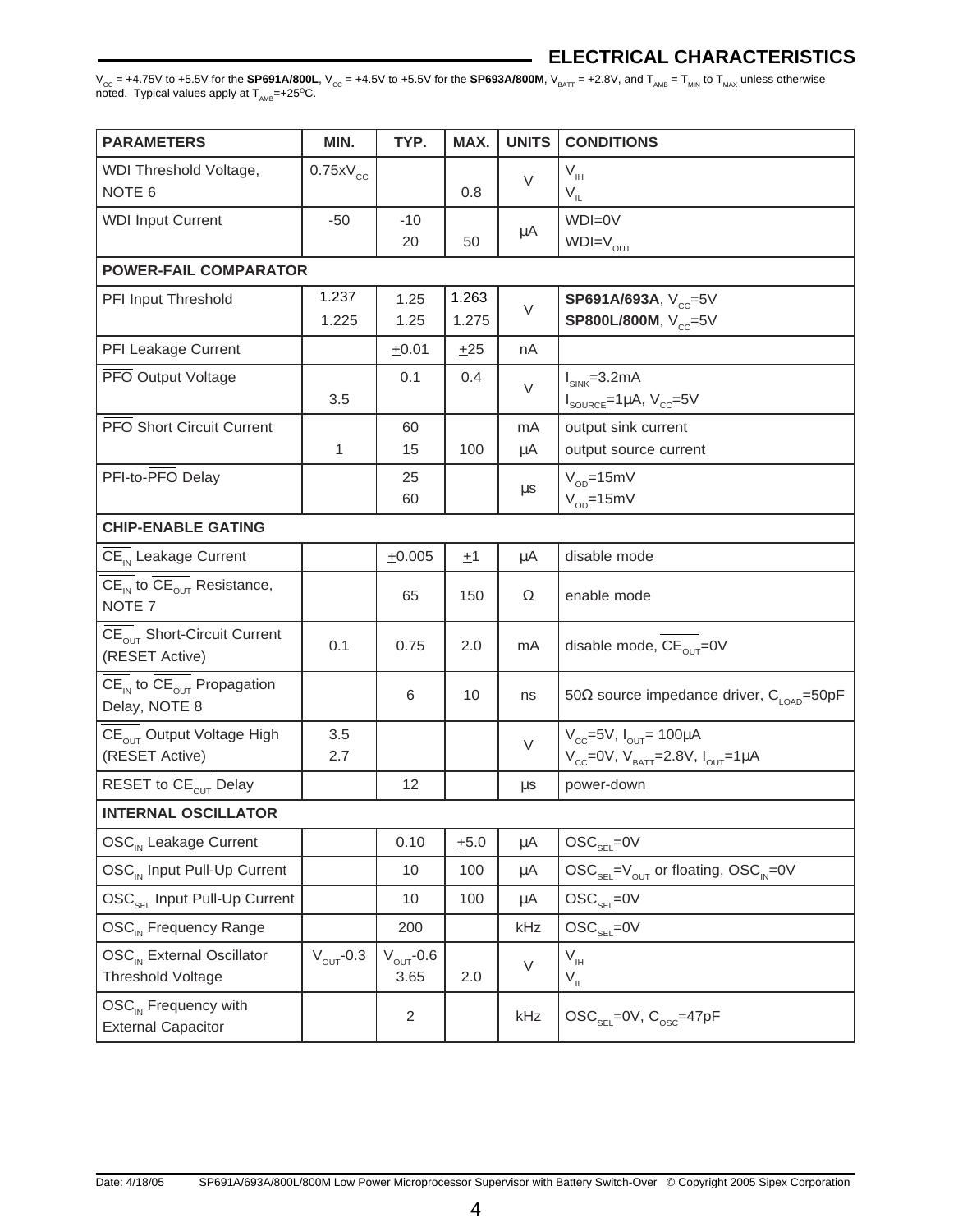$V_{CG}$  = +4.75V to +5.5V for the **SP691A/800L**,  $V_{CG}$  = +4.5V to +5.5V for the **SP693A/800M**,  $V_{BAT}$  = +2.8V, and  $T_{AMB}$  =  $T_{MIN}$  to  $T_{MAX}$  unless otherwise noted. Typical values apply at  $T_{\text{max}}$ =+25<sup>o</sup>C.

NOTE 1: Either  $V_{\text{CC}}$  or  $V_{\text{BATT}}$  can go to 0V, if the other is greater than 2.0V.

NOTE 2: The supply current drawn by the **SP691A/693A/800L/800M** from the battery (excluding I<sub>OUT</sub>) typically goes to 5µA when (V<sub>BATT</sub> - 1V) < V<sub>CC</sub> < V<sub>BATT</sub>. In most applications, this is a brief period as V<sub>CC</sub> falls through this region. NOTE 3: "+" = battery-discharging current, "-" = battery-charging current.

NOTE 4: Although presented as typical values, the number of clock cycles for the reset and watchdog timeout periods are fixed and do not vary with process or temperature.

NOTE 5: RESET is an open-drain output and sinks current only.

NOTE 6: WDI is internally connected to a voltage divider between  $V_{\text{OUT}}$  and GND. If unconnected, WDI is driven to 1.6V (typ), disabling the watchdog function.

NOTE 7: The chip-enable resistance is tested with  $V_{cc} = +4.75V$  for the **SP691A/800L** and  $V_{cc} = +4.5V$  for the **SP693A/800M.**  $\overline{CE}_{IN} = \overline{CE}_{OUT} = V_{CC}/2$ .

NOTE 8: The chip-enable propagation delay is measured from the 50% point at  $\overline{CE_{1M}}$  to the 50% point at  $\overline{CE_{1M}}$ .



*Figure 1.*  $V_{cc}$  *Supply Current vs. Temperature (Normal Operating Mode)*



*Figure 3. Chip-Enable On-Resistance vs. Temperature*



*Figure 2. Battery Supply Current vs. Temperature (Battery-Backup Mode)*



*Figure 4.*  $V_{BATT}$  to  $V_{OUT}$  On-Resistance vs. Temperature

#### **TYPICAL PERFORMANCE CHARACTERISTICS**

Date: 4/18/05 SP691A/693A/800L/800M Low Power Microprocessor Supervisor with Battery Switch-Over © Copyright 2005 Sipex Corporation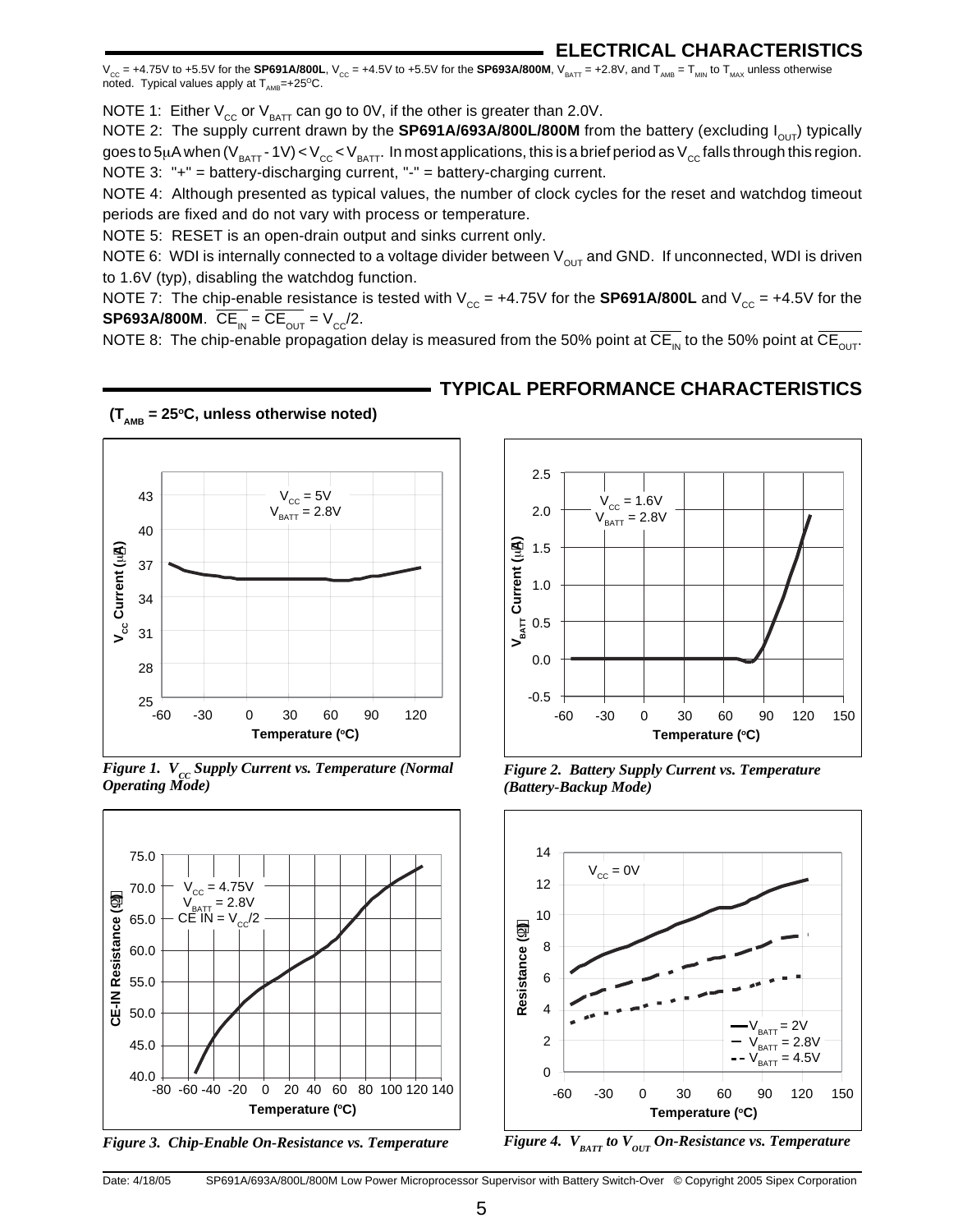

*Figure 5.*  $V_{cc}$  to  $V_{OUT}$  On-Resistance vs. Temperature Figure 6. PFI Threshold vs. Temperature



*Figure 7. Reset Threshold vs. Temperature*



*Figure 9. Reset Delay vs. Temperature*





*Figure 8. RESET Output Resistance vs. Temperature*



*Figure 10. Battery Current vs. Input Supply Voltage*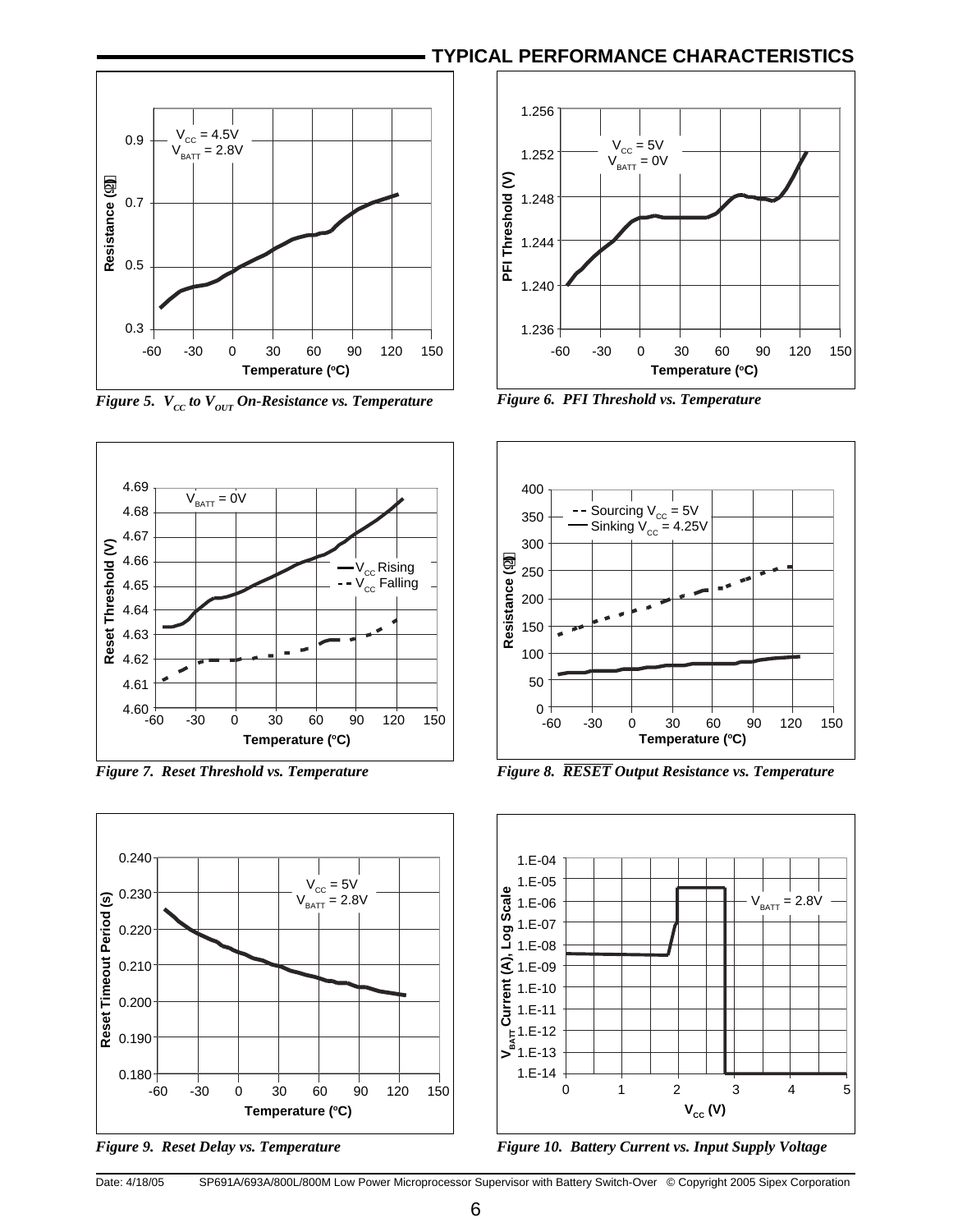#### **TYPICAL PERFORMANCE CHARACTERISTICS**



*Figure 11. Watchdog and Reset Timeout Period vs.*   $OSC_{IN}$  Timing Capacitor ( $C_{osc}$ )



*Figure 13.*  $V_{CC}$  to  $V_{OUT}$  vs. Output Current (Normal *Operating Mode)*



*Figure 12. Chip-Enable Propagation Delay vs.*  $\overline{CE}_{OUT}$ *Load Capacitance*



*Figure 14.*  $V_{BATT}$  to  $V_{OUT}$  vs. Output Current (Battery-*Backup Mode)*



*Figure 15.*  $V_{cc}$  to  $\overline{LOWLINE}$  and  $\overline{CE_{OUT}}$  Delay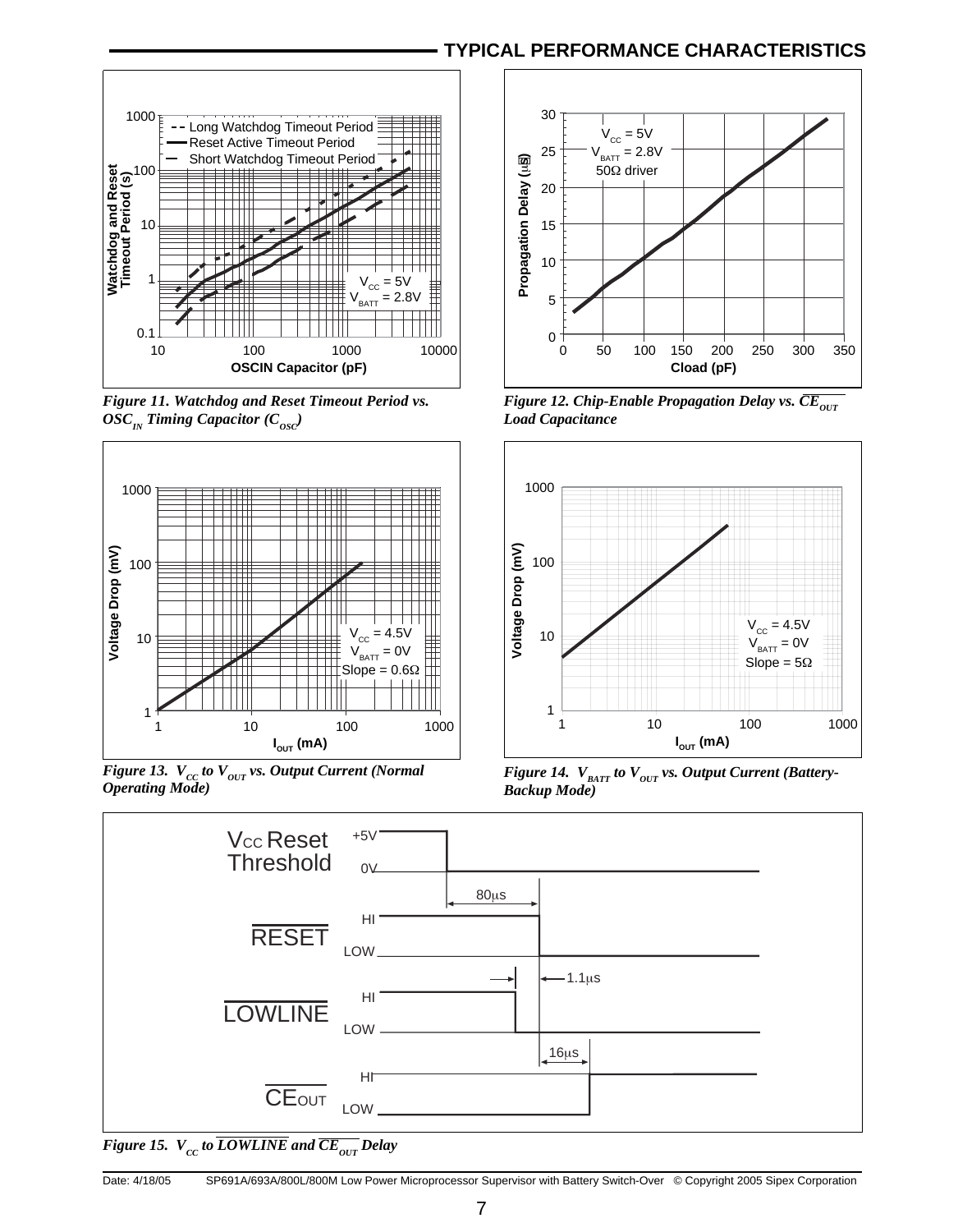

#### **PIN ASSIGNMENTS**

- Pin  $1 V_{\text{BATT}}$  Battery-Backup Input. Connect to the external battery supply or supercharging capacitor and charging circuit. If a backup battery is not provided, connect this pin to ground.
- Pin 2 — $V_{\text{out}}$  Output Supply Voltage.  $V_{\text{out}}$ connects to  $V_{cc}$  when  $V_{cc}$  is greater than  $V_{\text{BAT}}$  and  $V_{\text{cc}}$  is above the reset threshold. When  $V_{cc}$  falls below  $V_{BATT}$  and  $V_{cc}$  is below the reset threshold,  $V_{\text{out}}$  connects to  $V_{\text{BAT}}$ . Connect a 0.1µF capacitor from  $V_{\text{out}}$ to GND.
- Pin  $3 V_{cc}$  +5V Input Supply Voltage.
- Pin 4 GND Ground reference for all signals.
- Pin 5 BATT ON Battery On Output. Goes high when  $V_{\text{out}}$  switches to  $V_{\text{BATT}}$ . Goes low when  $V_{\text{out}}$  switches to  $V_{\text{cc}}$ . Connect the base of a PNP through a current-limiting resistor to BATT ON for  $V_{\text{out}}$  current requirements greater than 250mA.
- Pin  $6 -$  LOWLINE Low Line Output. This output pin goes LOW when  $V_{cc}$  falls below the reset threshold voltage. This output pin returns to its HIGH output as soon as  $V_{cc}$ rises above the reset threshold voltage.
- **PINOUT** Pin  $7 \text{OSC}_{1N} \text{External Oscillator Input.}$ When  $\mathrm{OSC}_{\mathrm{SEL}}$  is unconnected or driven HIGH, a 10 $\mu$ A pull-up connects from  $V_{\text{out}}$ to this input pin, the internal oscillator sets the reset and watchdog timeout periods, and this input pin selects between fast and slow watchdog timeout periods. When  $\mathrm{OSC}_{\text{SET}}$  is driven LOW, the reset and watchdog timeout periods may be set either by a capacitor from this input pin to ground or by an external clock at this pin (refer to *Figure 21*).
	- Pin  $8 \text{OSC}_{\text{SEL}} \text{Oscillator Select.}$  When  $\mathrm{OSC}_{\mathrm{SET}}$  is unconnected or driven HIGH, the internal oscillator sets the reset delay and watchdog timeout period. When  $OSC_{\text{SEL}}$  is driven LOW, the external oscillator input pin,  $\mathrm{OSC}_{\text{IN}}$ , is enabled (refer to *Table 1*). This input pin has a 10µA internal pull-up.
	- Pin 9 PFI Power-Fail Input. This is the noninverting input to the power-fail comparator. When PFI is less than 1.25V, PFO goes low. Connect PFI to GND or  $V_{\text{out}}$  when not used.
	- Pin  $10 \overline{PFO}$  Power-Fail Output. This is the output of the power-fail comparator. PFO goes low when PFI is less than 1.25V. This is an uncommitted comparator, and has no effect on any other internal circuitry.
	- Pin  $11 \text{WDI} \text{Watchdog Input}$ . This is a three-level input pin. If WDI remains either HIGH or LOW for longer than the watchdog timeout period, WDO goes LOW and RESET is asserted for the reset timeout period. WDO remains LOW until the next transition at this input pin. Leaving this input pin unconnected disables the watchdog function. This input pin connects to an internal voltage divider between  $V_{\text{OUT}}$  and ground, which sets it to mid-supply when left unconnected.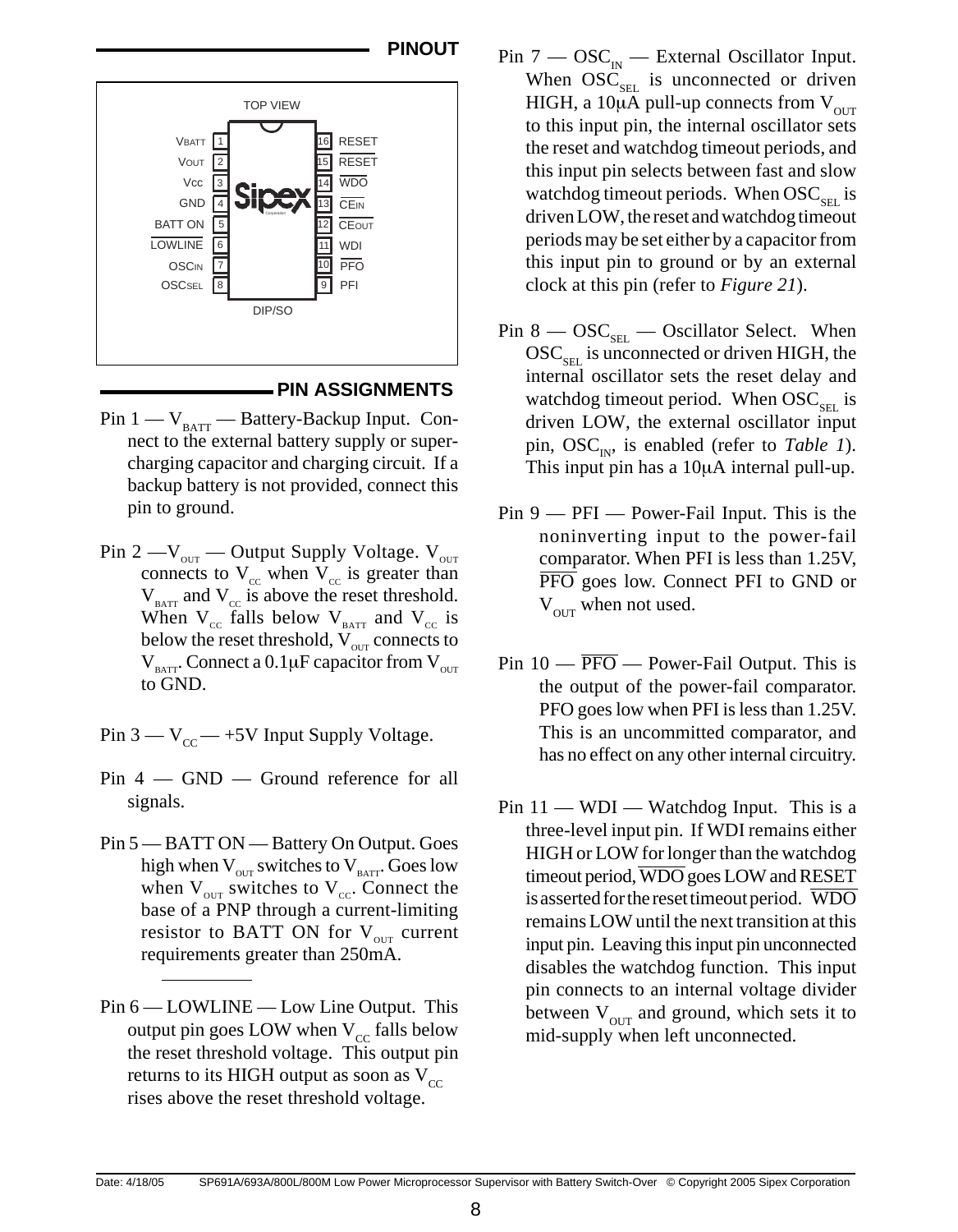- Pin  $12 \overline{\text{CE}_{\text{OUT}}}$  Chip-Enable Output. This output pin goes LOW only when  $\overline{\text{CE}_{1N}}$  is LOW and  $V_{cc}$  is above the reset threshold voltage. If  $\overline{\overline{CE}_{1N}}$  is LOW when RESET is asserted, this output pin will stay low for 16 $\mu$ s or until  $\overline{\text{CE}_{\text{IN}}}$  goes HIGH, whichever occurs first.
- Pin  $13 \overline{\text{CE}_{\text{IN}}}$  Chip-Enable Input. This is the input pin to the chip-enable gating circuit. If this input pin is not used, connect it to ground or  $V_{\text{out}}$ .
- Pin  $14 \overline{WDO} W$ atchdog Output. If WDI remains HIGH or LOW longer than the watchdog timeout period, this output pin goes LOW and RESET is asserted for the reset timeout period. This output pin returns HIGH on the next transition at WDI. This output pin remains HIGH if WDI is unconnected.
- Pin 15 RESET Active LOW Reset Output. This output pin goes LOW whenever  $V_{cc}$ falls below the reset threshold. This output pin will remain low typically for 200ms after  $V_{cc}$  crosses the reset threshold voltage on power-up.
- Pin 16 RESET Active HIGH Reset Output. This output pin is open drain and the inverse of RESET.



*Figure 16. Internal Block Diagram of the SP691A/693A/800L/800M*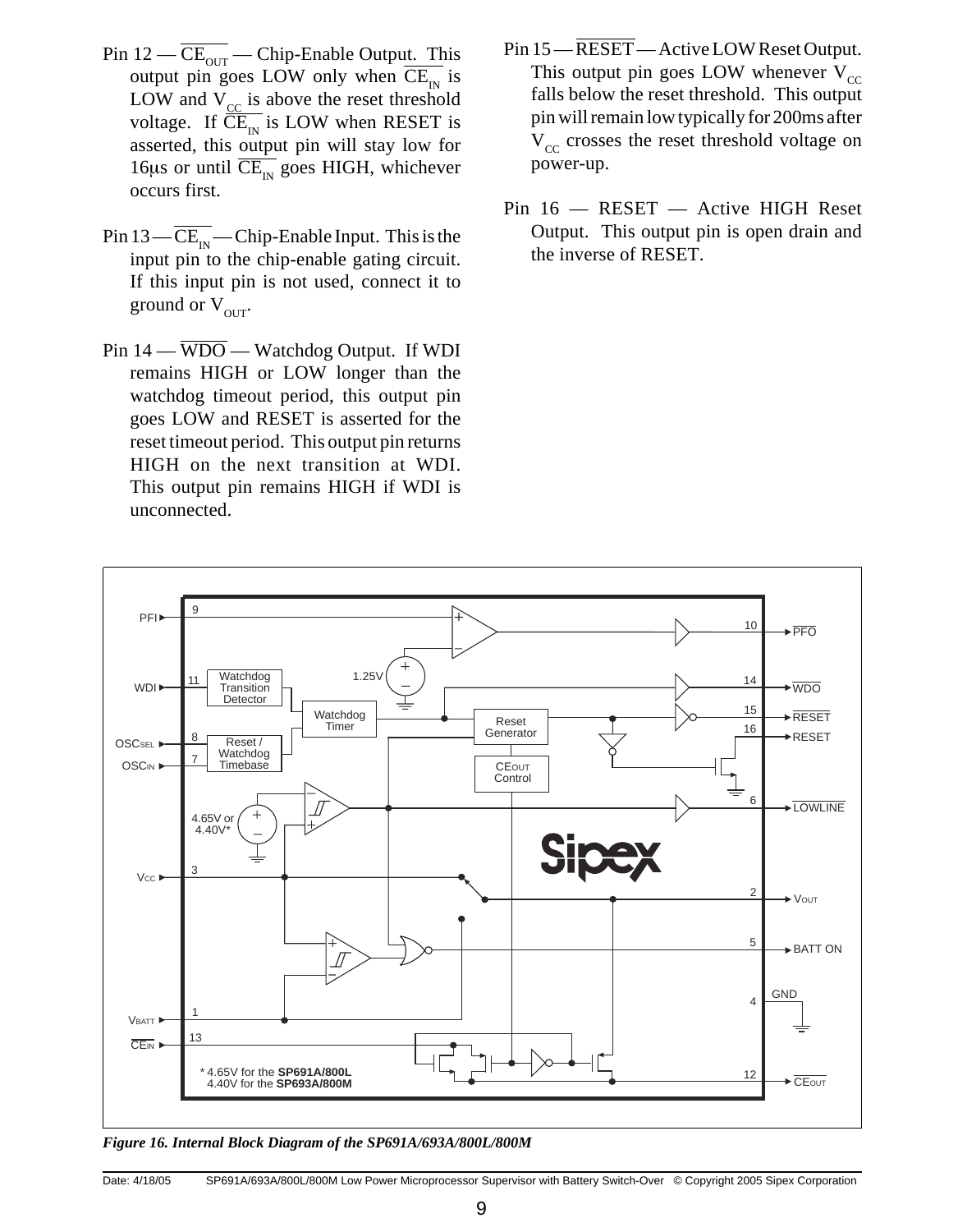

*Figure 17. Typical Application Circuit of the SP691A/693A/800L/800M*

The **SP691A/693A/800L/800M** devices are microprocessor ( $\mu$ P) supervisory circuits that monitor the power supplied to digital circuits such as microprocessors, microcontrollers, or memory. The **SP691A/693A/800L/800M** series is an ideal solution for portable, batterypowered equipment that require power supply monitoring. The **SP691A/693A/800L/800M**  watchdog functions will continuously oversee the operational status of a system. Implementing the **SP691A/693A/800L/800M** series will reduce the number of components and overall complexity in a design that requires power supply monitoring circuitry. The operational features and benefits of this series are described in more detail below.

#### **FEATURES THEORY OF OPERATION**

The **SP691A/693A/800L/800M** series is a complete µP supervisor IC and provides the following main functions:

- 1)  $\mu$ P reset  $\rightarrow$  Reset output is asserted during power fluxiations such as power-up, power-down, and brown out conditions, and is guaranteed to be in the correct state for VCC down to 1V, even with no battery in the circuit.
- 2)  $\mu$ P reset  $\rightarrow$  Reset output is pulsed if the optional watchdog timer has not been toggled within a specified time.
- 3) Power Fail Comparator ➡ Provides for power-fail warning and low-battery detection, or monitors another power supply.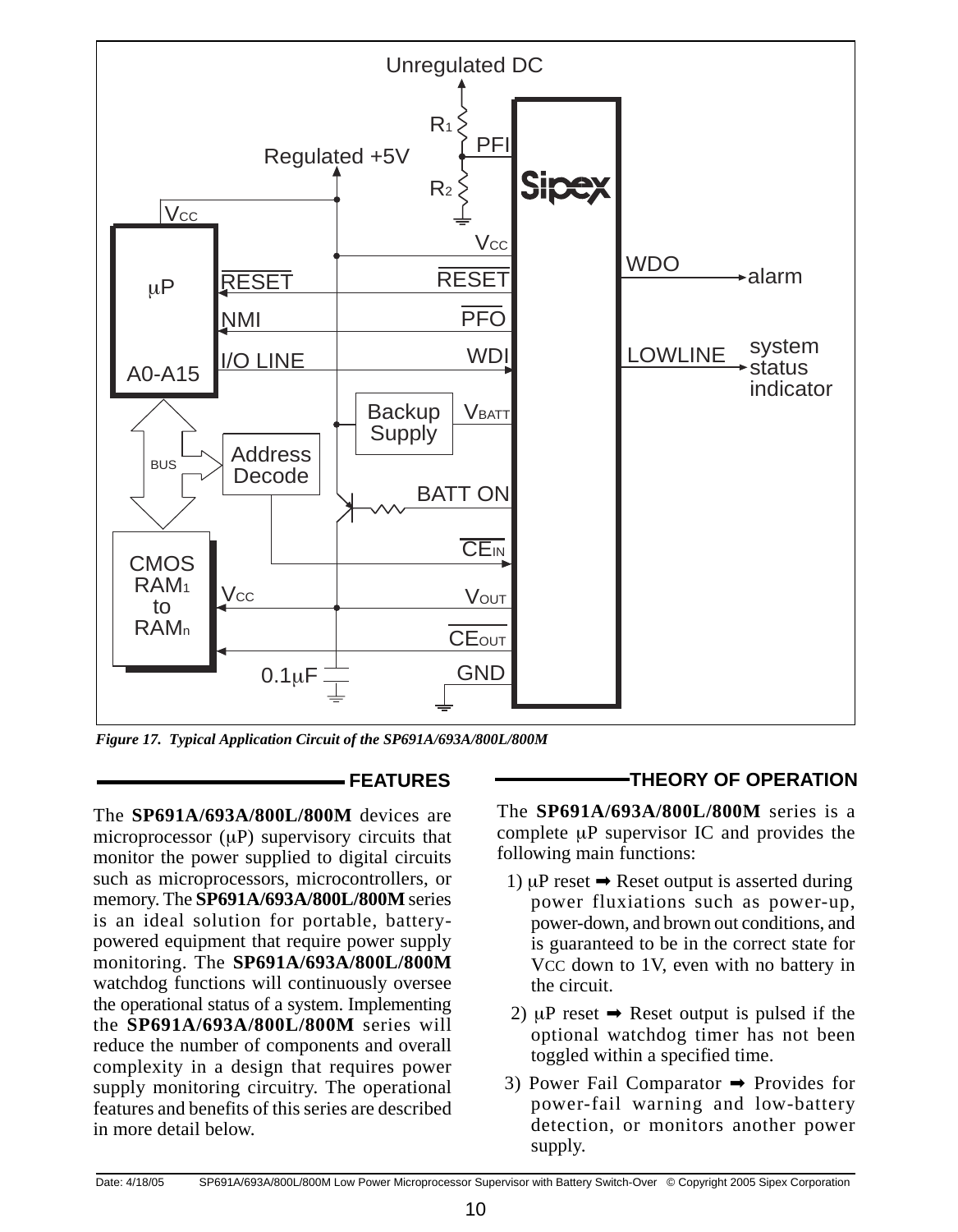- 4) Watchdog function  $\rightarrow$  Monitors  $\mu$ P activity where the watchdog output goes to a logic LOW state if the watchdog input is not toggled for greater than the timeout period.
- 5) Internal switch  $\Rightarrow$  Switches over from V<sub>CC</sub> to  $V_{\text{BATT}}$  if the  $V_{\text{CC}}$  falls below the reset threshold.

#### **RESET and RESET Outputs**

The **SP691A/693A/800L/800M** devices' RESET and RESET outputs ensure that the  $\mu$ P powers up in a known state, and prevents code-execution errors during power-down or brownout conditions.

The **RESET** output is active low, and typically sinks 3.2mA at 0.1V saturation voltage in its active state. When deasserted, RESET sources 1.6mA at typically VOUT – 0.5V. RESET output is open drain, active high, and typically sinks 3.2mA with a saturation voltage of 0.1V. When no backup battery is used, **RESET** output is guaranteed to be valid down to  $VCC = 1V$ , and an external  $10k\Omega$  pull-down resistor on RESET ensures that **RESET** will be valid with VCC down to GND as shown on *Figure 18*. As VCC goes below 1V, the gate drive to the RESET output switch reduces accordingly, increasing the  $R_{\text{p},s}$ (ON) and the saturation voltage. The  $10k\Omega$  pull-down resistor ensures the parallel combination of switch plus resistor is around



*Figure 18. External Pull-down Resistor Ensures*   $\overline{RESET}$  is Valid with  $V_{cc}$  Down to Ground.

10kΩ and the output saturation voltage is below 0.4V while sinking 40 $\mu$ A. When using a 10k $\Omega$ external pull-down resistor, the high state for the RESET output with  $Vec = 4.75V$  is 4.5V typical. For battery voltages less than or equal to 2V connected to VBATT, RESET and RESET remains valid for VCC from 0V to 5.5V.

RESET and RESET are asserted when  $V_{cc}$  falls below the reset threshold and remain asserted for the Reset Timeout Period (200ms nominal) after  $V_{cc}$  rises above the reset threshold voltage on power-up. Refer to *Figure 19*. The devices' battery-switchover comparator does not affect reset assertion. However, both reset outputs are asserted in battery-backup mode since  $V_{cc}$  must be below the reset threshold to enter this mode.



*Figure 19. Reset and Chip-Enable Timing*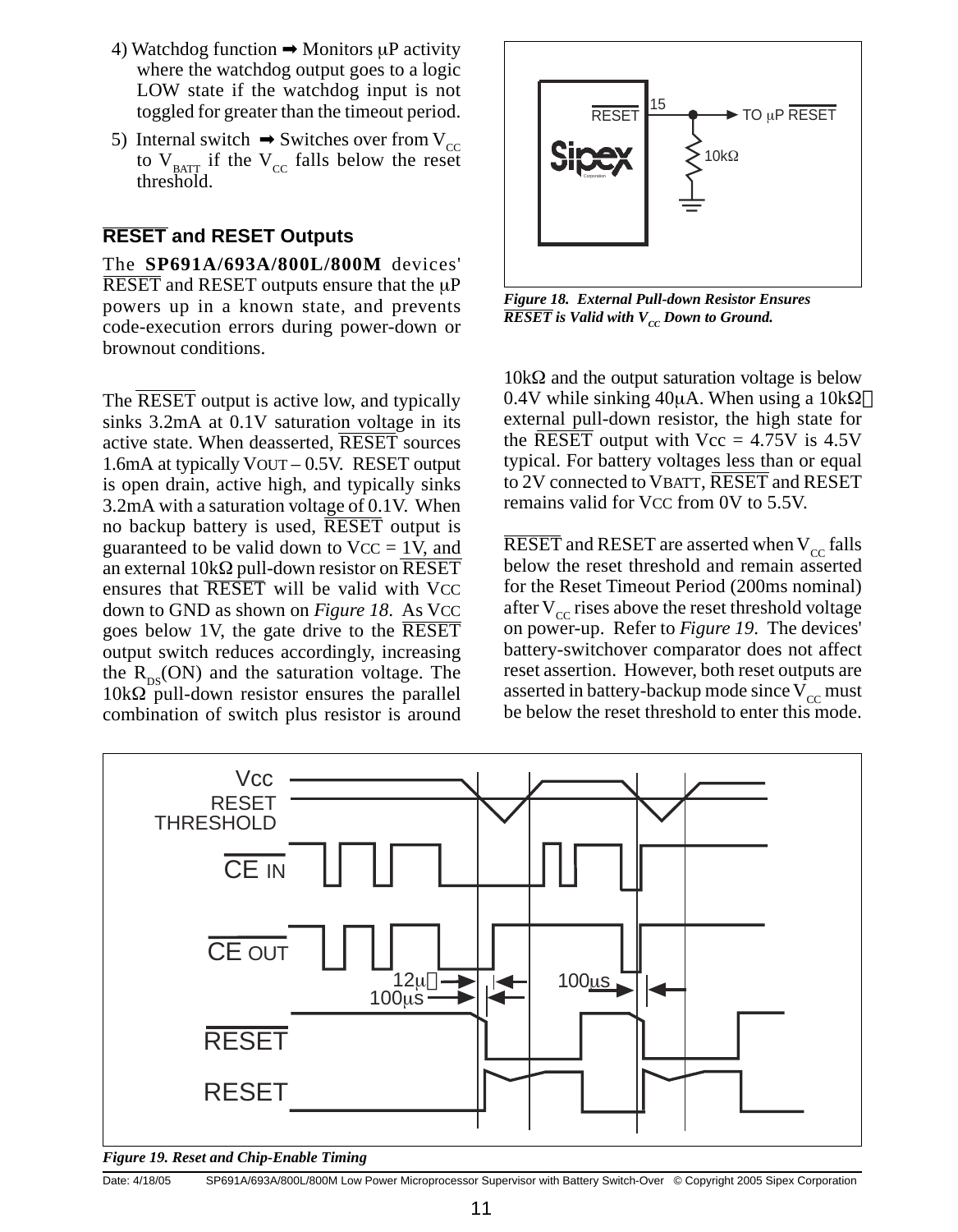

*Figure 20. Watchdog Timeout Period and Reset Active Time*

#### **Watchdog Function**

The watchdog monitors uP activity via the Watchdog Input (WDI). If the  $\mu$ P becomes inactive, RESET and RESET are asserted. To use the watchdog function, connect WDI to a bus line or  $\mu$ P I/O line. If WDI remains high or low for longer than the watchdog timeout period (1.6s nominal). WDO, RESET, and RESET are asserted, indicating a software fault or idle conditions. Refer to **RESET and RESET Outputs** and **Watchdog Output** sections.

#### **Watchdog Input**

A change of logic state (minimum 100ns duration) at WDI during the watchdog period will reset the watchdog timer. The watchdog default timout is 1.6sec.

To disable the watchdog function, leave WDI floating. An internal resistor network ( $100k\Omega$ equivalent impedance at WDI) biases WDI to approximately 1.6V. Internal comparators detect this level and disable the watchdog timer. When Vcc is below the reset threshold, the watchdog function is disabled and WDI is disconnected from its internal resistor network, thus becoming high impedance.

## **Watchdog Output**

WDO remains high if there is activity (transition or pulse) at WDI during the watchdog-timeout period. The watchdog function is disabled and  $\overline{WDO}$  is a logic high when VCC is less than the reset threshold or when WDI is an open circuit. In watchdog mode, if no transition occurs at WDI during the watchdog-timeout period,

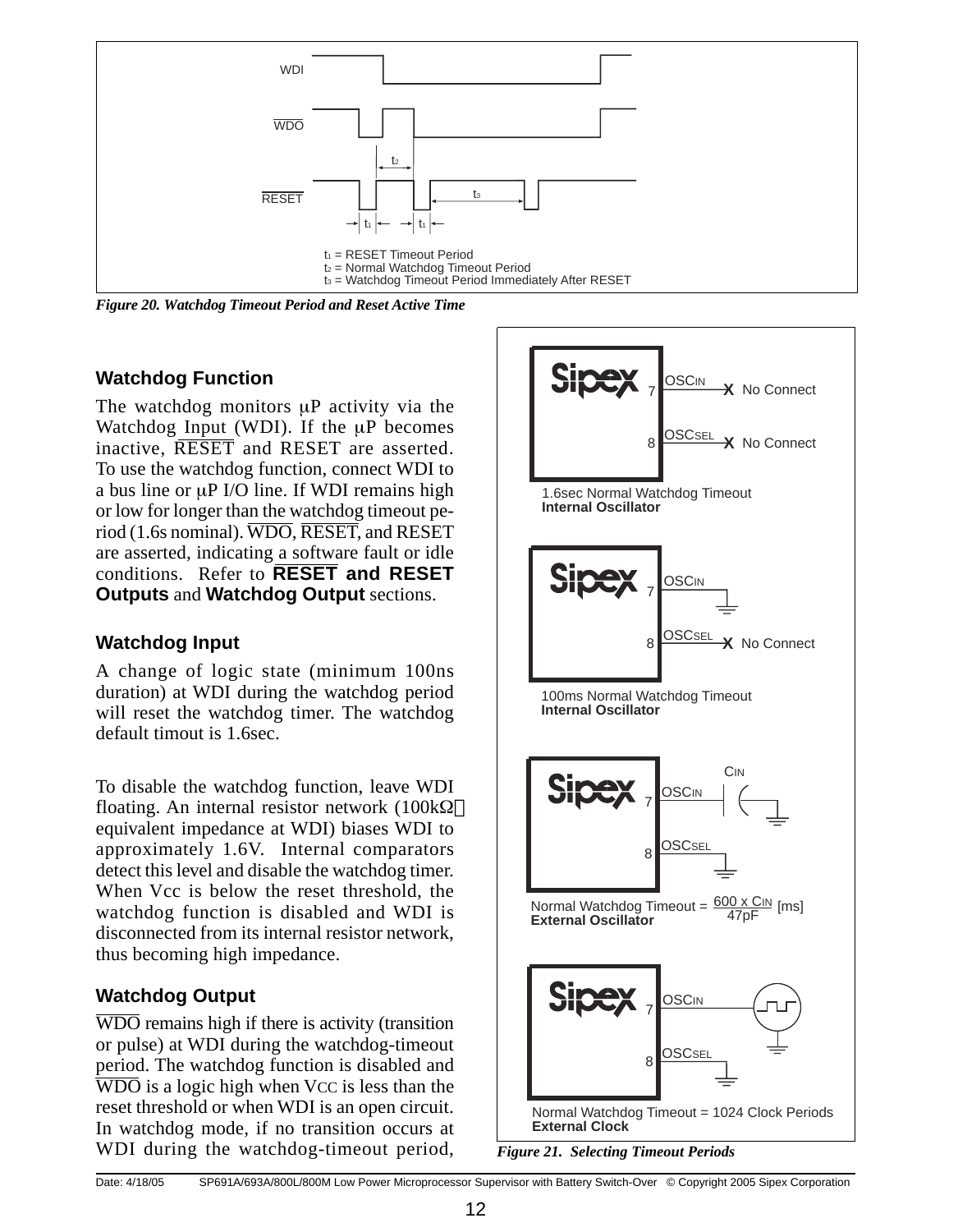| $\text{osc}_{\text{sel}}$ | $\bf{OSC}_{\mu}$            | <b>Watchdog Timeout Period</b> | <b>Reset Timeout Period</b>        |                           |  |
|---------------------------|-----------------------------|--------------------------------|------------------------------------|---------------------------|--|
|                           |                             | <b>Normal</b>                  | <b>Immediately After Reset</b>     |                           |  |
| <b>LOW</b>                | <b>External Clock Input</b> | 1024 clocks                    | 4096 clocks                        | 2048 clocks               |  |
| LOW                       | <b>External Capacitor</b>   | $(600/47pF \times C)$ ms       | $(2.4/47 \text{ p}f \times C)$ sec | $(1200/47pF \times C)$ ms |  |
| Floating                  | <b>LOW</b>                  | $100 \text{ ms}$               | 1.6s                               | $200$ ms                  |  |
| Floating                  | Floating                    | 1.6s                           | 1.6s                               | $200$ ms                  |  |

*Table 1. Reset Pulse Width and Watchdog Timeout Selections*

RESET and RESET are asserted for the reset timeout period (200ms nominal). WDO goes to logic low and remains low until the next transition at WDI. Refer to *Figure 20*. If WDI is held high or low indefinitely, RESET and RESET will generate 200ms pulses every 1.6s. WDO has a 2 x TTL output characteristic.

#### **Selecting an Alternative Watchdog Timeout Period**

The  $OSC_{SEL}$  and  $OSC_{IN}$  inputs control the watchdog are reset timeout periods. Floating  $\mathrm{OSC}_{\mathrm{SEL}}$  and  $\mathrm{OSC}_{\mathrm{IN}}$  or tying them both to  $\mathrm{V}_{\mathrm{OUT}}$ selects the nominal 1.6s watchdog timeout period and 200ms reset timout period. Connecting  $OSC_{N}$  to ground and floating or connecting  $\mathrm{OSC}_{\mathrm{SEL}}$  to V<sub>OUT</sub> selects a 100ms normal watchdog timeout period and a 1.6s timeout period immediately after reset. The reset timeout period remains 200ms. Refer to *Figure 20*. Select alternative timeout periods by connecting  $\mathrm{OSC}_{\mathrm{ger}}$  to ground and connecting a capacitor between  $\mathrm{OSC}_{N}$  and ground, or by externally driving  $OSC_{N}$ . A synopsis of this control can be found in *Figure 21* and *Table 1*.

#### **Chip-Enable Signal Gating**

The **SP691A/693A/800L/800M** devices provide internal gating of chip-enable (CE) signals, to prevent erroneous data from corrupting the CMOS RAM in the event of a power failure. During normal operation, the CE gate is enabled and passes all CE transitions. When reset is asserted, this path becomes disabled, preventing erroneous data from corrupting the CMOS RAM. The **SP691A/ 693A/800L/800M** devices use a series transmission gate from  $\overline{\text{CE}_{\text{in}}}$  to  $\overline{\text{CE}_{\text{out}}}$ . Refer to *Figure 16*.

The 10ns maximum CE propagation from  $CE_{\text{in}}$ to  $\overline{\text{CE}_{\text{OUT}}}$  enables the **SP691A/693A/800L 800M** devices to be used with most µPs.

#### **Chip-Enable Input**

 $CE_{\text{N}}$  is in high impedance (disabled mode) while RESET and/or RESET are asserted.

During a power-down sequence where  $V_{cc}$  falls below the reset threshold,  $\overline{\text{CE}_{1N}}$  assumes a high impedance state when the voltage at  $CE_{\text{IN}}$  goes high or 12µs after RESET is asserted, whichever occurs first. Refer to *Figure 19*. During a power-up sequence,  $CE_{N}$  remains high impedance until RESET is deasserted.

In the high-impedance mode, the leakage currents into  $\overline{\text{CE}_{\text{N}}}$  are <1 $\mu$ A over temperature. In the low-impedance mode, the impedance of  $\overline{\text{CE}_{\text{IN}}}$  appears as a 65 $\Omega$  resistor in series with the load at  $\overline{\text{CE}_{\text{OUT}}}$ .

The propagation delay through the CE transmission gate depends on both the source impedance of the drive to  $\overline{\text{CE}_{1N}}$  and the capacitive loading on  $\overline{\text{CE}_{\text{OUT}}}$  (see the Chip-Enable Propagation Delay vs.  $\overline{\text{CE}_{\text{out}}}$ Load Capacitance graph in the **Typical Performance Characteristics** section*).* The CE propagation delay is defined from the 50% point on  $\overline{\text{CE}_{1N}}$  to the 50% point on  $\overline{\text{CE}_{1N}}$  using a 50 $\Omega$  driver and 50pF of load capacitance as in *Figure 22*. For minimum propagation delay, minimize the capacitive load at  $CE<sub>OUT</sub>$  and use a low output-impedance driver.

Date: 4/18/05 SP691A/693A/800L/800M Low Power Microprocessor Supervisor with Battery Switch-Over © Copyright 2005 Sipex Corporation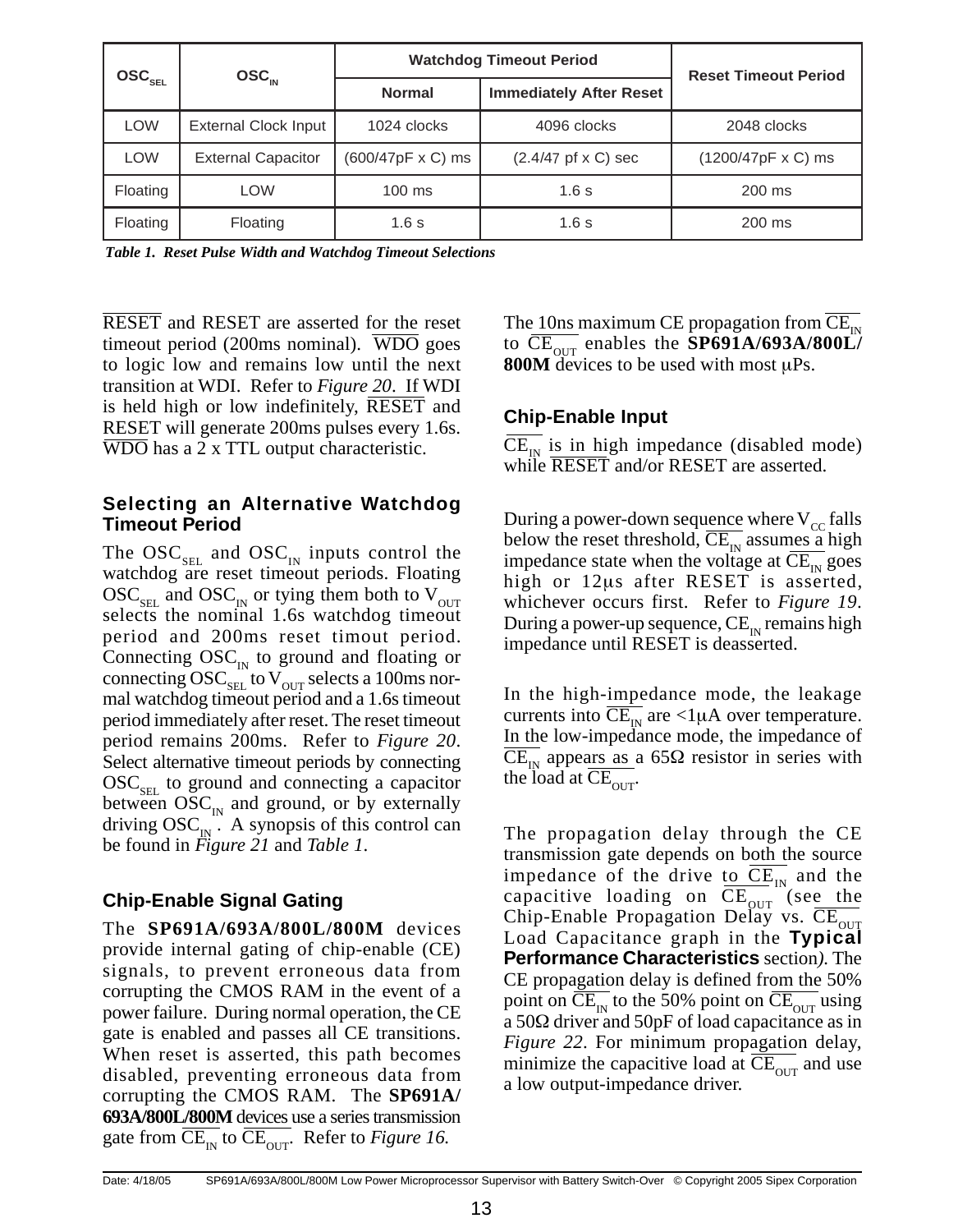

*Figure 22. Chip Enable Propagation Delay Test Circuit Figure 23. Low-Battery Indicator Circuit*

# +5V  $V_{\rm CC}$ VBATT **Sipex** R1  $+2.0V$   $+$   $\overline{P}$   $\overline{P}$   $\overline{P}$   $\overline{P}$   $\overline{P}$   $\overline{P}$   $\overline{P}$   $\overline{P}$   $\overline{P}$   $\overline{P}$   $\overline{P}$   $\overline{P}$   $\overline{P}$   $\overline{P}$   $\overline{P}$   $\overline{P}$   $\overline{P}$   $\overline{P}$   $\overline{P}$   $\overline{P}$   $\overline{P}$   $\overline{P}$   $\overline{P}$   $\$  $\overline{PFO}$   $\rightarrow$  LOW BATT +5.5V  $R<sub>2</sub>$ **GND**

#### **Chip-Enable Output**

In the enabled mode, the impedance of  $\overline{\text{CE}_{\text{out}}}$ is equivalent to  $65\Omega$  in series with the source driving  $\overline{\text{CE}_{1N}}$ . In the disabled mode, the 65 $\Omega$ transmission gate is off and  $CE_{\text{OUT}}$  is actively pulled to VOUT. This source turns off when the transmission gate is enabled.

## **LOWLINE Output**

LOWLINE is the buffered output pin of the reset threshold comparator. Refer to *Figure 16*. LOWLINE typically sinks 3.2mA at 0.1V. For normal operation where  $V_{cc}$  is above the reset threshold, LOWLINE is pulled to  $V_{\text{out}}$ .

#### **Power-Fail Comparator**

The power-fail comparator is an uncommitted comparator that has no effect on the other functions of the **SP691A/693A/800L/800M**  devices. Common uses include low battery detection, as found in *Figure 23*, and early power-fail detection when the unregulated power is easily accessible as shown in *Figure 17*.

#### **Power-Fail Input**

The Power-Fail Input (PFI) has a guaranteed input leakage of  $+25nA$  max over temperature. The typical comparator delay is 25µs from VIL to VOL (power failing), and 60µs from VIH to VOH (power being restored). Connect this input to ground if PFI is not used.

#### **Power-Fail Output**

The Power-Fail Output  $(\overline{PFO})$  goes low when PFI goes below 1.25V. It sinks 3.2mA with a saturation voltage of 0.1V. With PFI above 1.25V, PFO is actively pulled to VOUT. PFO can be used to generate an NMI for the  $\mu$ P, as shown in *Figure 17*.

#### **Battery-Backup Mode**

The **SP691A/693A/800L/800M** requires two conditions to switch to battery-backup mode: 1) VCC must be below the reset threshold; 2) VCC must be below VBATT. *Table 2* lists the status of the inputs and outputs in batterybackup mode.

## **Battery-On Output**

The Battery On Output (BATT ON) indicates the status of the internal VCC/battery-switchover comparator, which controls the internal VCC and VBATT switches. For VCC greater that VBATT (ignoring the small hysteresis effect), BATT ON is a logic low. For  $V_{\text{cc}}$  less than  $V_{\text{BATT}}$ , BATT ON is a logic high. Use BATT ON to indicate battery-switchover status or to supply base drive to an external pass transistor for higher-current applications. Refer to *Figure 17.*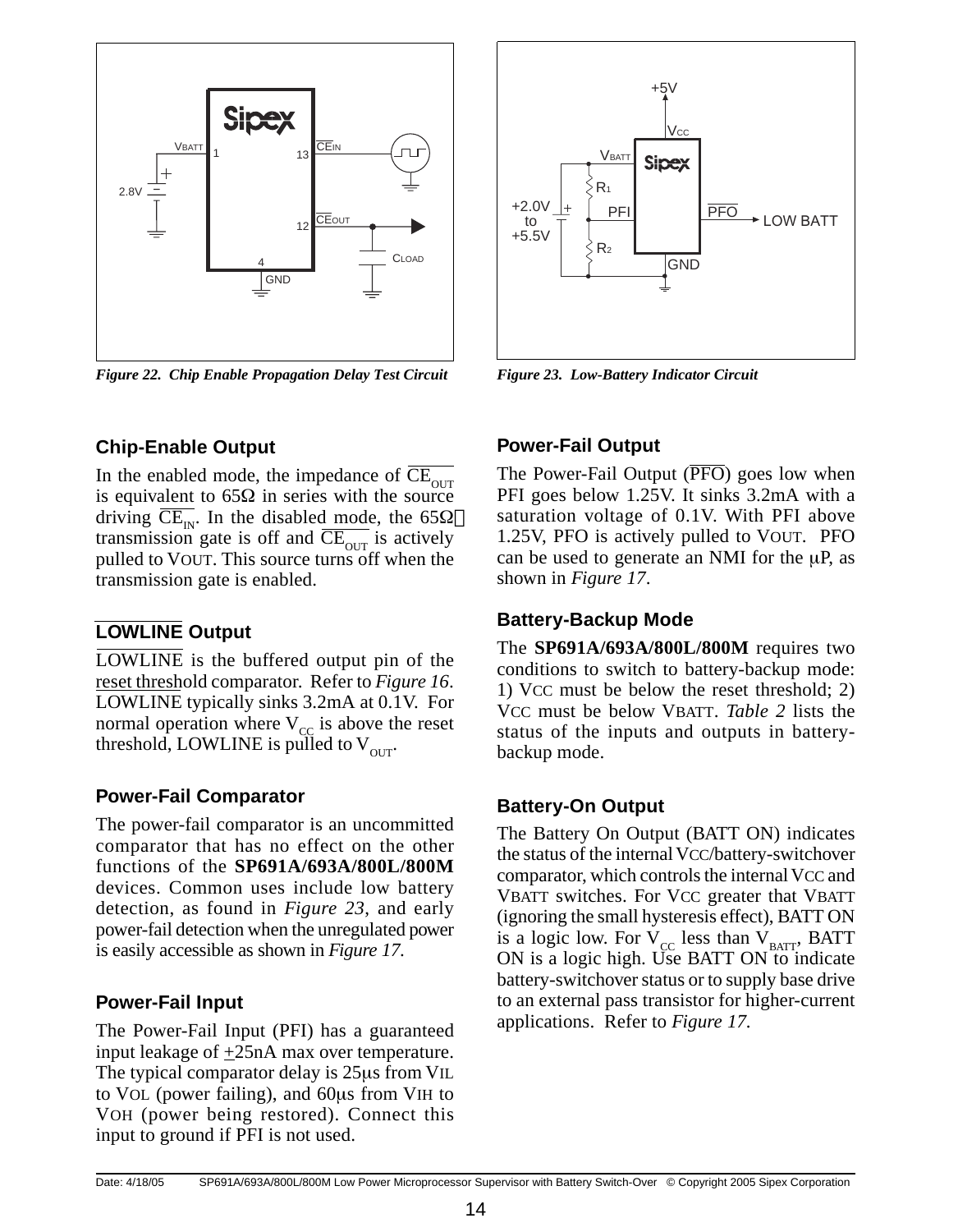| <b>NAME</b>                   | <b>STATUS</b>                                                                                                              | <b>PIN NUMBER</b> |
|-------------------------------|----------------------------------------------------------------------------------------------------------------------------|-------------------|
| $\rm V_{BAT}$                 | Supply current is 1µA maximum when $V_{\rm cc} < (V_{\rm BATT}$ -1.2V).                                                    | 1                 |
| $V_{OUT}$                     | $V_{\text{out}}$ connected to $V_{\text{BATT}}$ through an internal PMOS switch.                                           | 2                 |
| $V_{cc}$                      | Battery switchover comparator monitors $V_{cc}$ for active switchover. $V_{cc}$ is<br>disconnected from V <sub>OUT</sub> . | 3                 |
| <b>GND</b>                    | OV reference for all signals.                                                                                              | $\overline{4}$    |
| <b>BATT ON</b>                | Logic HIGH. The open-circuit output voltage is equal to $V_{\text{out}}$ .                                                 | 5                 |
| <b>LOWLINE</b>                | Logic LOW.                                                                                                                 | 6                 |
| $\text{OSC}_{IN}$             | $\text{OSC}_{\text{IN}}$ is ignored and is at high-Z.                                                                      | $\overline{7}$    |
| $\mathsf{OSC}_{\mathsf{SEL}}$ | $OSC_{\text{SE}}$ is ignored and is at high-Z.                                                                             | 8                 |
| PFI                           | The power-fail comparator is disabled.                                                                                     | 9                 |
| <b>PFO</b>                    | The power-fail comparator is disabled. PFO is forced to logic LOW.                                                         | 10                |
| <b>WDI</b>                    | WDI is ignored and is at high-Z.                                                                                           | 11                |
| $CE_{OUT}$                    | Logic HIGH. The open-circuit output voltage is equal to $V_{\text{out}}$ .                                                 | 12                |
| $CE_{N}$                      | High-Z.                                                                                                                    | 13                |
| <b>WDO</b>                    | Logic HIGH. The open-circuit output voltage is equal to $V_{\text{out}}$ .                                                 | 14                |
| <b>RESET</b>                  | Logic LOW.                                                                                                                 | 15                |
| <b>RESET</b>                  | High-Z.                                                                                                                    | 16                |

*Table 2. Input and Output Status in Battery-Backup Mode; to enter the Battery-Backup Mode, V<sub>cc</sub> must be less than the reset threshold and less than*  $V_{\text{part}}$ .



*Figure 24.*  $V_{cc}$  and  $V_{BAT}$  to  $V_{OUT}$  Switch

#### **Input Supply Voltage**

The Input Supply Voltage (VCC) should be a regulated +5V source. VCC connects to VOUT via a parallel diode and a large PMOS switch. The switch carries the entire current load for currents less than 250mA. The parallel diode carries any current in excess of 250mA. Both the switch and the diode have impedances less than 1Ω each. Refer to *Figure 24*. The maximum continuous current is 250mA, but power-on transients may reach a maximum of 1A.

#### **Backup-Battery Input**

The Backup-Battery Input (VBATT) is similar to VCC, except the PMOS switch and parallel diode are much smaller. Refer to *Figure 24*. Accordingly, the on-resistances of the diode and the switch are each approximately  $10\Omega$ .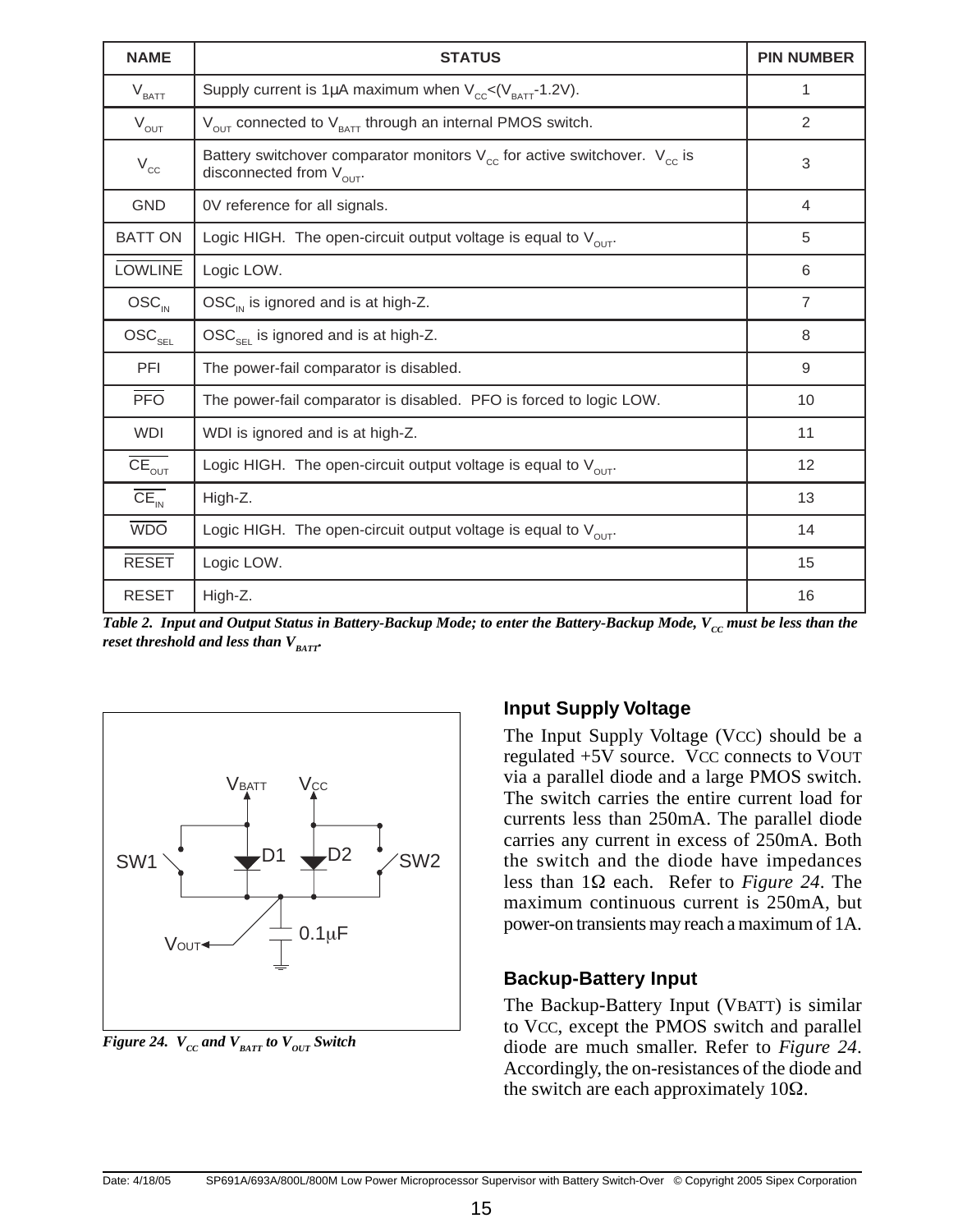

Figure 25. High Capacity Capacitor on V<sub>BATT</sub>

Continuous current should be limited to 25mA and peak currents (only during power-up) limited to 250mA. The reverse leakage of this input is less than 1µA over temperature and supply voltage.

## **Output Supply Voltage**

The Output Supply Voltage (VOUT) supplies all the current to the external system and internal circuitry. All open-circuit outputs will assume the VOUT voltage in their high states rather than the VCC voltage. At the maximum source current of 250mA, VOUT will typically be 150mV below VCC. VOUT should be decoupled with 0.1µF capacitor.

# **TYPICAL APPLICATIONS**

The **SP691A/693A/800L/800M** devices are not short-circuit protected. Shorting VOUT to ground, other than power-up transients such as charging a decoupling capacitor, may destroy the device. All open-circuit outputs swing between VOUT and GND rather than VCC and GND. If long leads connect to the chip inputs, ensure that these lines are free from ringing and other conditions that would forward bias the chip's protection diodes.

There are three distinct modes of operation:

1) Normal operating mode with all circuitry powered from  $V_{cc}$ . Typical supply current from  $V_{cc}$  is 35µA, while only leakage currents flow from the battery.

- 2) Battery-backup mode where  $V_{cc}$  is typically within 0.7V below  $V_{\text{BATT}}$ . All circuitry is powered from  $V<sub>BATT</sub>$  and the supply current from the battery is typically less than 5µA.
- 3) Battery-backup mode where  $V_{cc}$  is less than  $V_{\text{BAT}}$  by at least 0.7V.  $V_{\text{BAT}}$  supply current is less than 1µA max.

#### **Using High Capacity Capacitor with the SP691A/693A/800L/800M Series**

VBATT has the same operating voltage range as VCC, and the battery-switchover threshold voltages are typically +30mV centered at VBATT, allowing use of a capacitor and a simple charging circuit as a backup source. Refer to *Figure 25*.

If VCC is above the reset threshold and VBATT is 0.5V above VCC, current flows to VOUT and VCC from VBATT until the voltage at VBATT is less than 0.5V above VCC.

Leakage current through the capacitor charging diode and **SP691A/693A/800L/800M** internal power diode eventually discharges the capacitor to VCC. Also, if VCC and VBATT start from 0.5V above the reset threshold and power is lost at VCC, the capacitor on VBATT discharges through VCC until VBATT reaches the reset threshold; the **SP691A/693A/800L/800M** devices then switch to battery-backup mode.

#### **Using Separate Power Supplies for VBATT** and  $V_{cc}$

If using separate power supplies for VCC and VBATT, VBATT must be less than 0.3V above VCC when VCC is above the reset threshold. As described in the previous section, if VBATT exceeds this limit and power is lost at VCC, current flows continuously from VBATT to VCC via the VBATT-to-VOUT diode and the VOUT-to-VCC switch until the circuit is broken. Refer to *Figure 24*.

## **Alternative Chip-Enable Gating**

Using memory devices with CE and CE inputs allows the CE loop of the **SP691A/693A/800L/ 800M** series to be bypassed. To do this, connect  $\overline{\text{CE}_{1N}}$  to ground, pull up  $\overline{\text{CE}_{1N}}$  to VOUT,

Date: 4/18/05 SP691A/693A/800L/800M Low Power Microprocessor Supervisor with Battery Switch-Over © Copyright 2005 Sipex Corporation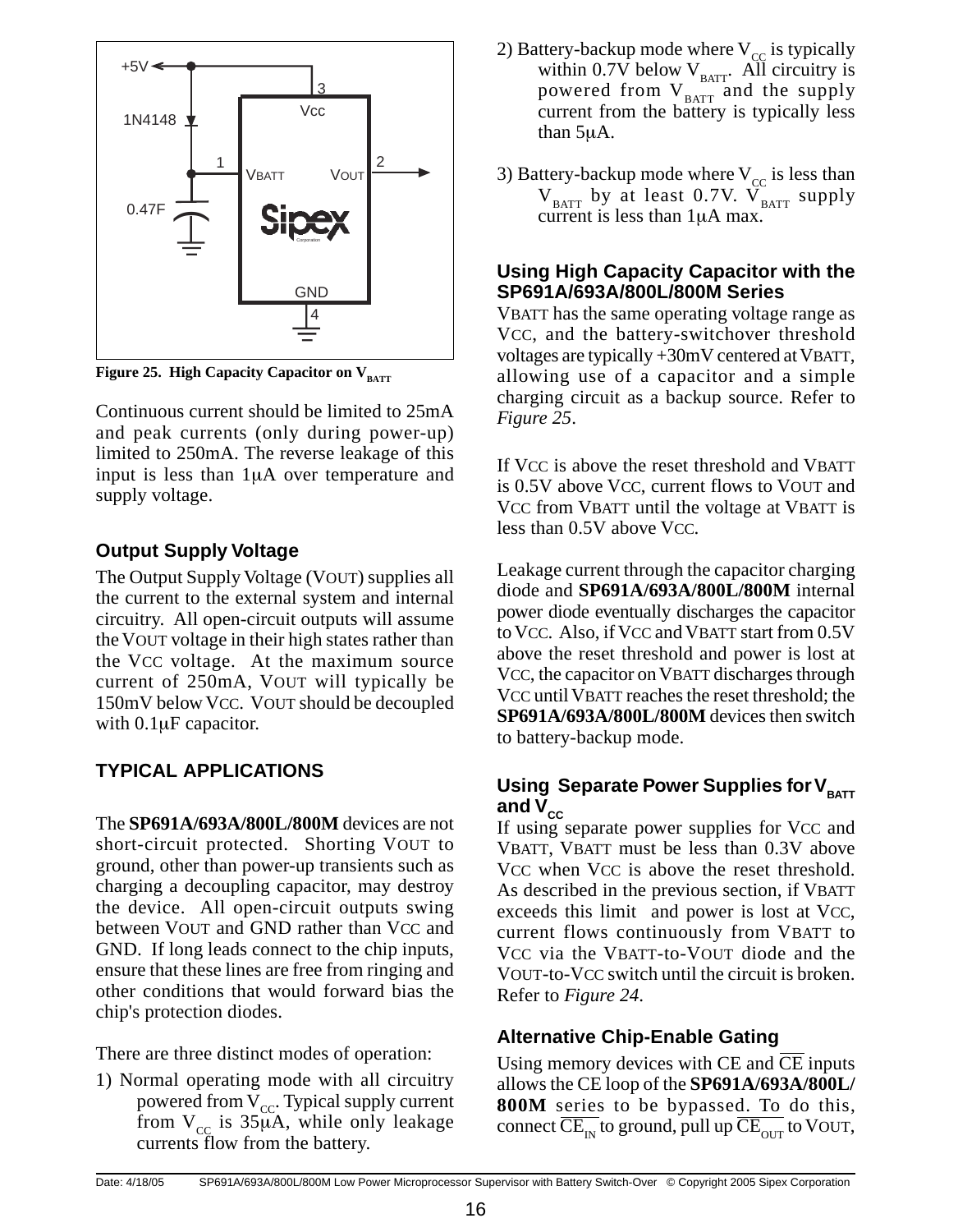

*Figure 26. Alternate Chip Enable Gating*

and connect  $\overline{\text{CE}_{\text{OUT}}}$  to the  $\overline{\text{CE}}$  input of each memory device as shown in *Figure 26*. The CE input of each part then connects directly to the chip-select logic, which does not have to gated by the **SP691A/693A/800L/800M** devices.

#### **Adding Hysteresis to the Power-Fail Comparator**

Hysteresis adds noise margin to the power-fail comparator and prevents repeated triggering of  $\overline{PFO}$  when  $V_{\text{in}}$  is near the power-fail comparator trip point. *Figure 27* shows how to add hysteresis to the power-fail comparator. Select the ratio of R1 and R2 such that PFI sees 1.25V when  $V_{IN}$ falls to the desired trip point  $(V_{TRP})$ . Resistor R3 adds hysteresis. It will typically be an order of magnitude greater than R1 or R2. The current through R1 and R2 should be at least 1µA to ensure that the 25nA (max) PFI input current does not shift the trip point. R3 should



*Figure 27. Adding Hysteresis to the Power-Fail Comparator*

be larger than  $10k\Omega$  to prevent it from loading down the  $\overline{PFO}$  pin. Capacitor C1 adds additional noise rejection.

#### **Monitoring a Negative Voltage**

The power-fail comparator can be used to monitor a negative supply voltage using the circuit shown in *Figure 28*. When the negative supply is valid, PFO is low. When the negative supply voltage drops,  $\overline{PFO}$  goes high. This circuit's accuracy is affected by the PFI threshold tolerance, the VCC voltage, and resistors R1 and R2.

## **Backup-Battery Replacement**

The backup battery may be disconnected while VCC is above the reset threshold. No precautions are necessary to avoid spurious reset pulses.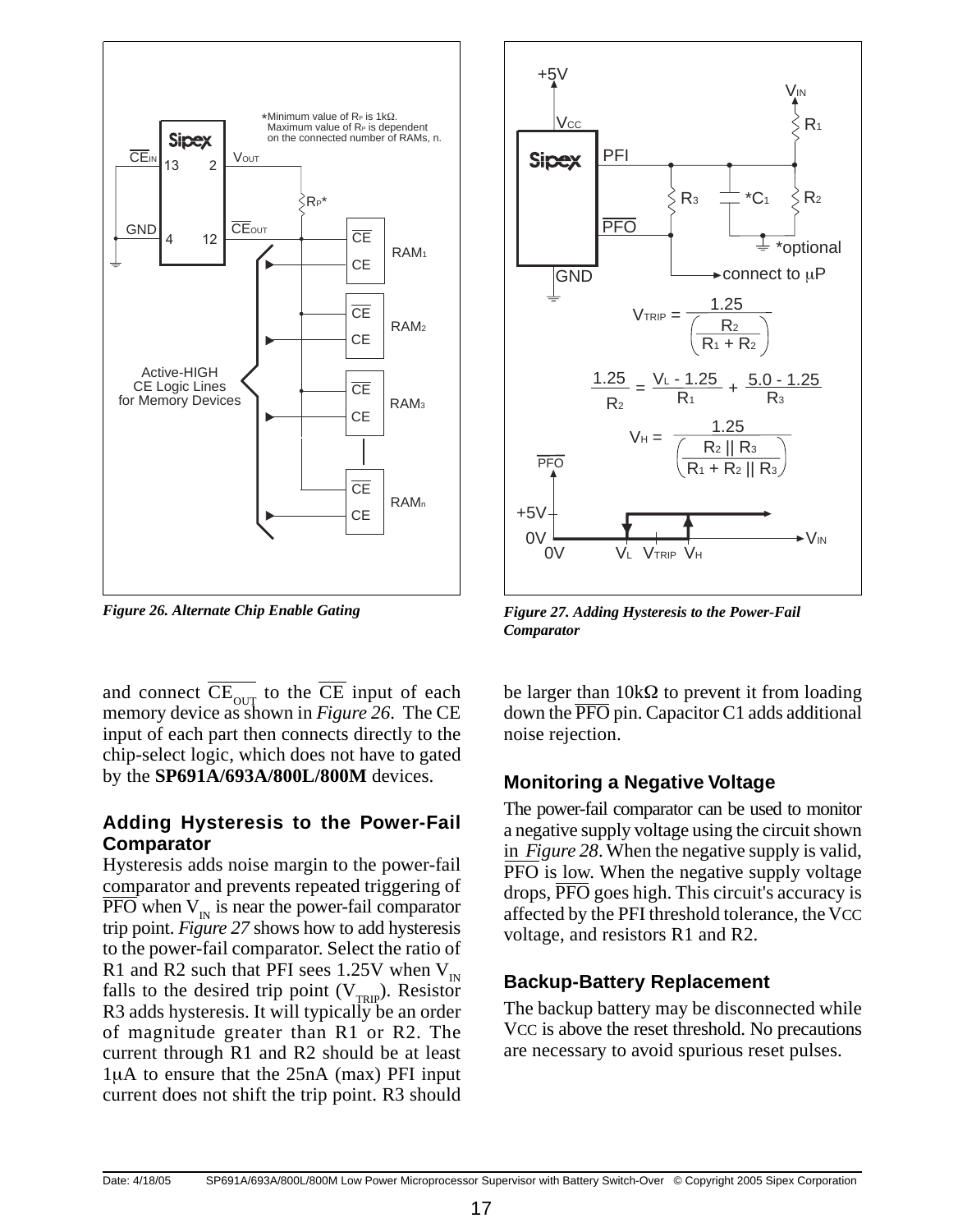

*Figure 28. Monitoring a Negative Voltage*

## **Negative-Going V<sub>cc</sub> Transients**

While asserting resets to the  $\mu$ P during power-up, power-down, and brownout conditions, these supervisors are relatively immune to shortduration negative-going VCC transients. It is usually undesirable to reset the  $\mu$ P when VCC experiences only small glitches.

Refer to *Figure 29* for a graph of the maximum transient duration vs. the reset-comparator overdrive for which reset pulses are not generated. The graph was produced using negative-going pulses, starting at 5V and ending below the reset threshold by the magnitude indicated (reset comparator overdrive). The graph shows the maximum pulse width a negative-going VCC transient may typically have without causing a reset pulse to be issued.



*Figure 29. Maximum Transient Duration Without Causing a Reset Pulse vs. Reset Comparator Overdrive*

As the amplitude of the transient increases (i.e., goes farther below the reset threshold), the maximum allowable pulse width decreases. Typically, a VCC transient that goes 100mV below the reset threshold and lasts for 40µs or less will not cause a reset pulse to be issued. A 100nF bypass capacitor mounted close to the VCC pin provides additional transient immunity.

#### **Connecting a Timing Capacitor to OSC<sub>IN</sub>**

When  $OSC_{SEL}$  is connected to ground,  $OSC_{IN}$ disconnects from its internal 10µA pull-up and is internally connected to a  $\pm 100$ nA current source. When a capacitor is connected from  $\mathrm{OSC}_{\text{IN}}$  to ground (to select an alternative watchdog timeout period), the current source charges and discharges the timing capacitor to create the oscillator that controls the reset and watchdog timeout period. To prevent timing errors, minimize external current leakage sources at this pin, and locate the capacitor as close to  $\mathrm{OSC}_{\text{in}}$  as possible. The sum of any PC board leakage plus the OSC capacitor leakage must be small compared to +100nA.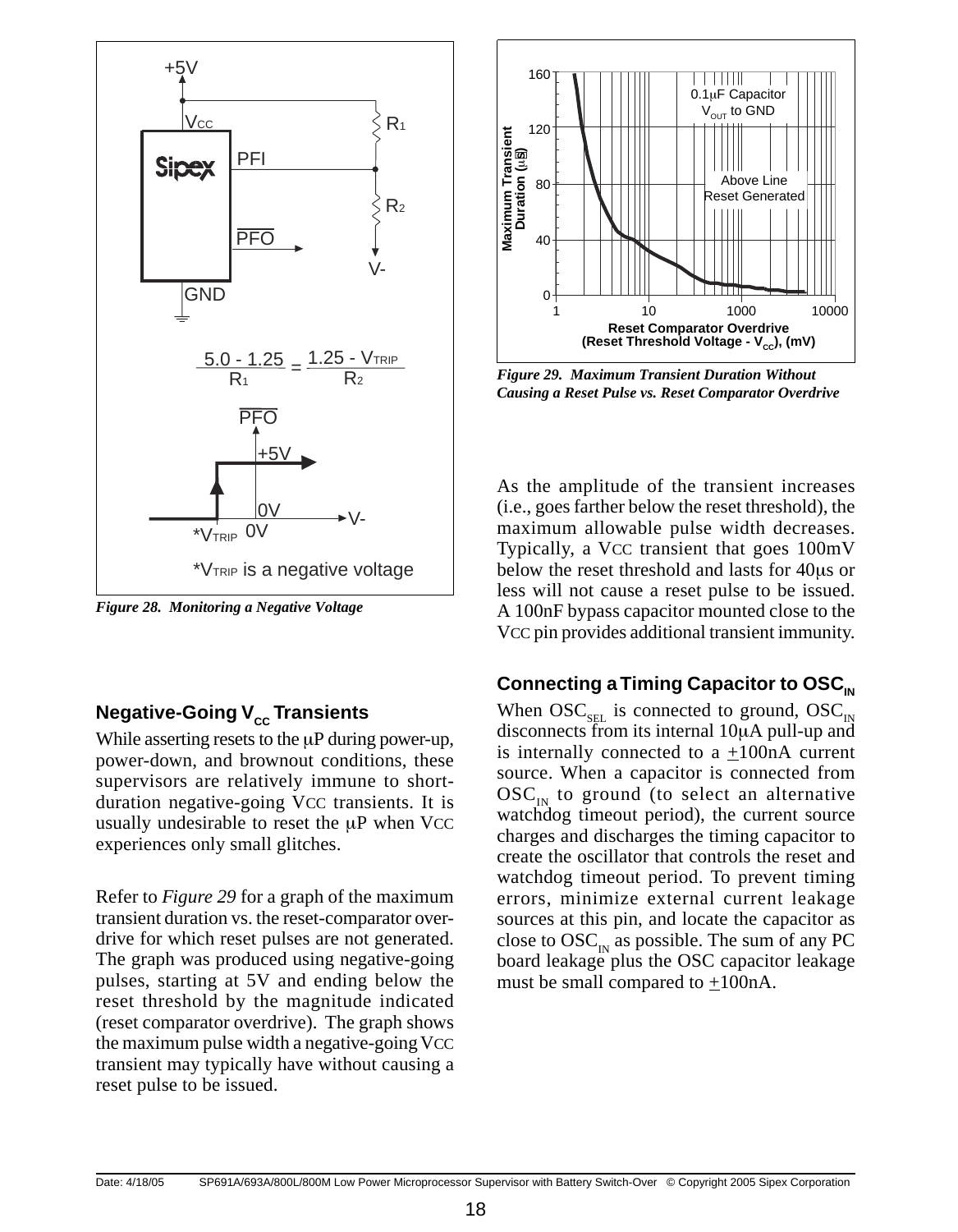#### **Watchdog Software Considerations**

A way to help the watchdog timer keep a closer watch on software execution involves setting and resetting the watchdog input at different points in the program, rather than "pulsing" the watchdog input high-low-high or low-high-low. This technique avoids a "stuck" loop where the watchdog timer continues to be reset within the loop, keeping the watchdog from timing out.

*Figure 30* shows an example flow diagram where the I/O driving the watchdog input is set high at the beginning of the program, set low at the beginning of every subrouting or loop, then set high again when the program returns to the beginning. If the program should "hang" in any subroutine, the I/O is continually set low and the watchdog timer is allowed to time out, causing a reset or interrupt to be issued.

#### **Maximum V<sub>cc</sub> Fall Time**

The VCC fall time is limited by the propagation delay of the battery switchover comparator and should not exceed  $0.03V/\mu s$ . A standard rule of thumb for filter capacitance on most regulators is on the order of 100µF per amp of current. When the power supply is shut off or the main battery is disconnected, the associated initial VCC fall rate is just the inverse of  $1A/100\mu F =$ 0.01V/µs. The VCC fall rate decreases with time as VCC falls exponentially, which more than satisfies the maximum fall-time requirement.



*Figure 30. Watchdog Flow Diagram*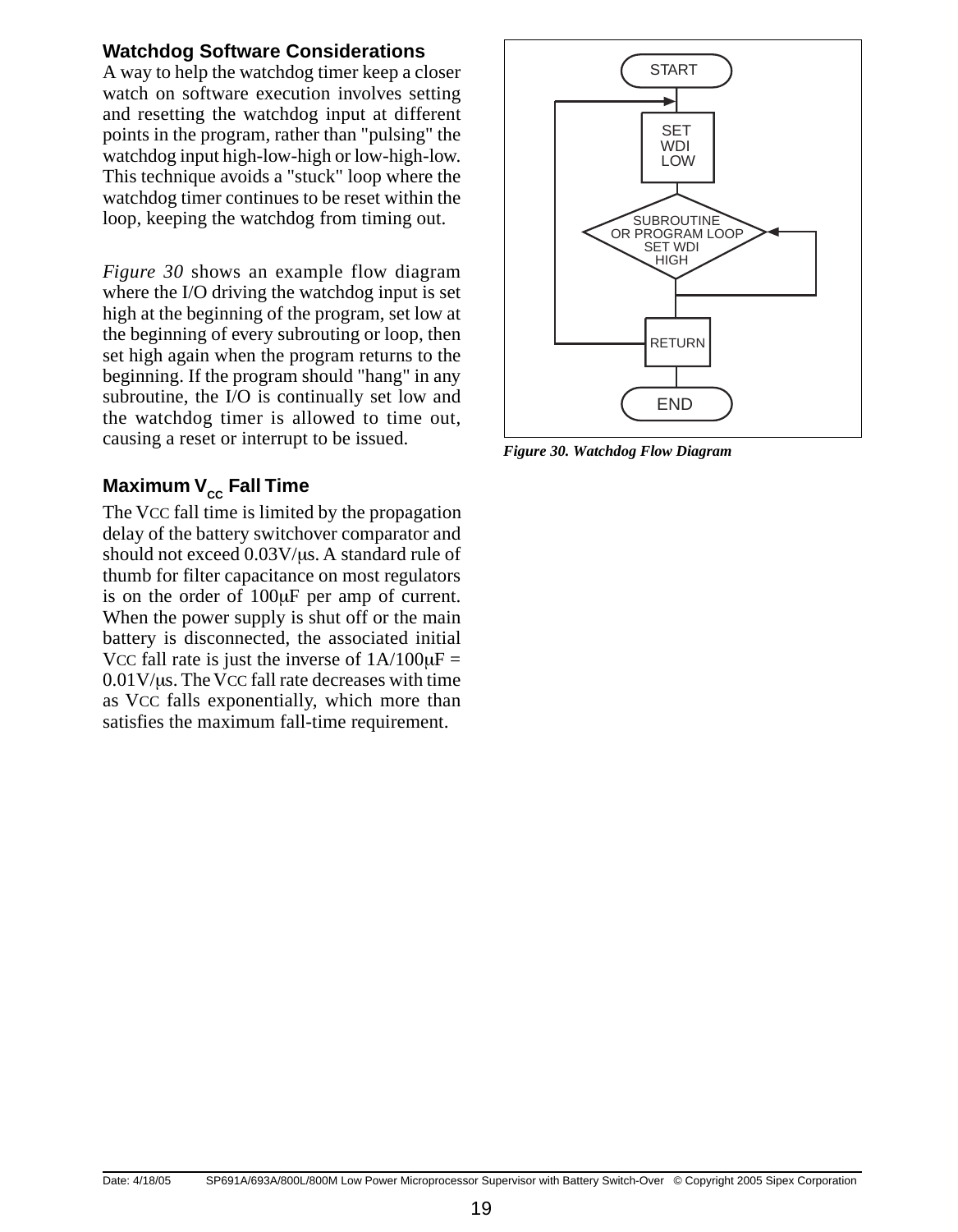





| В | SEE VIEW C- |  |
|---|-------------|--|



WITH PLATING

| 16 Pin NSOIC JEDEC MO-012 (AC) Variation |            |            |            |  |  |  |
|------------------------------------------|------------|------------|------------|--|--|--|
| <b>SYMBOL</b>                            | <b>MIN</b> | <b>NOM</b> | <b>MAX</b> |  |  |  |
| А                                        | 1.35       |            | 1.75       |  |  |  |
| A1                                       | 0.1        |            | 0.25       |  |  |  |
| A2                                       | 1.25       |            | 1.65       |  |  |  |
| b                                        | 0.31       |            | 0.51       |  |  |  |
| C                                        | 0.17       |            | 0.25       |  |  |  |
| D                                        | 9.90 BSC   |            |            |  |  |  |
| F                                        | 6.00 BSC   |            |            |  |  |  |
| E1                                       | 3.90 BSC   |            |            |  |  |  |
| e                                        | 1.27 BSC   |            |            |  |  |  |
|                                          | 0.4        |            | 1.27       |  |  |  |
| L1                                       | 1.04 REF   |            |            |  |  |  |
| L <sub>2</sub>                           | 0.25 BSC   |            |            |  |  |  |
| ø                                        | 00         |            | 80         |  |  |  |
| ø1                                       | 50         |            | 150        |  |  |  |

Note: Dimensions in (mm)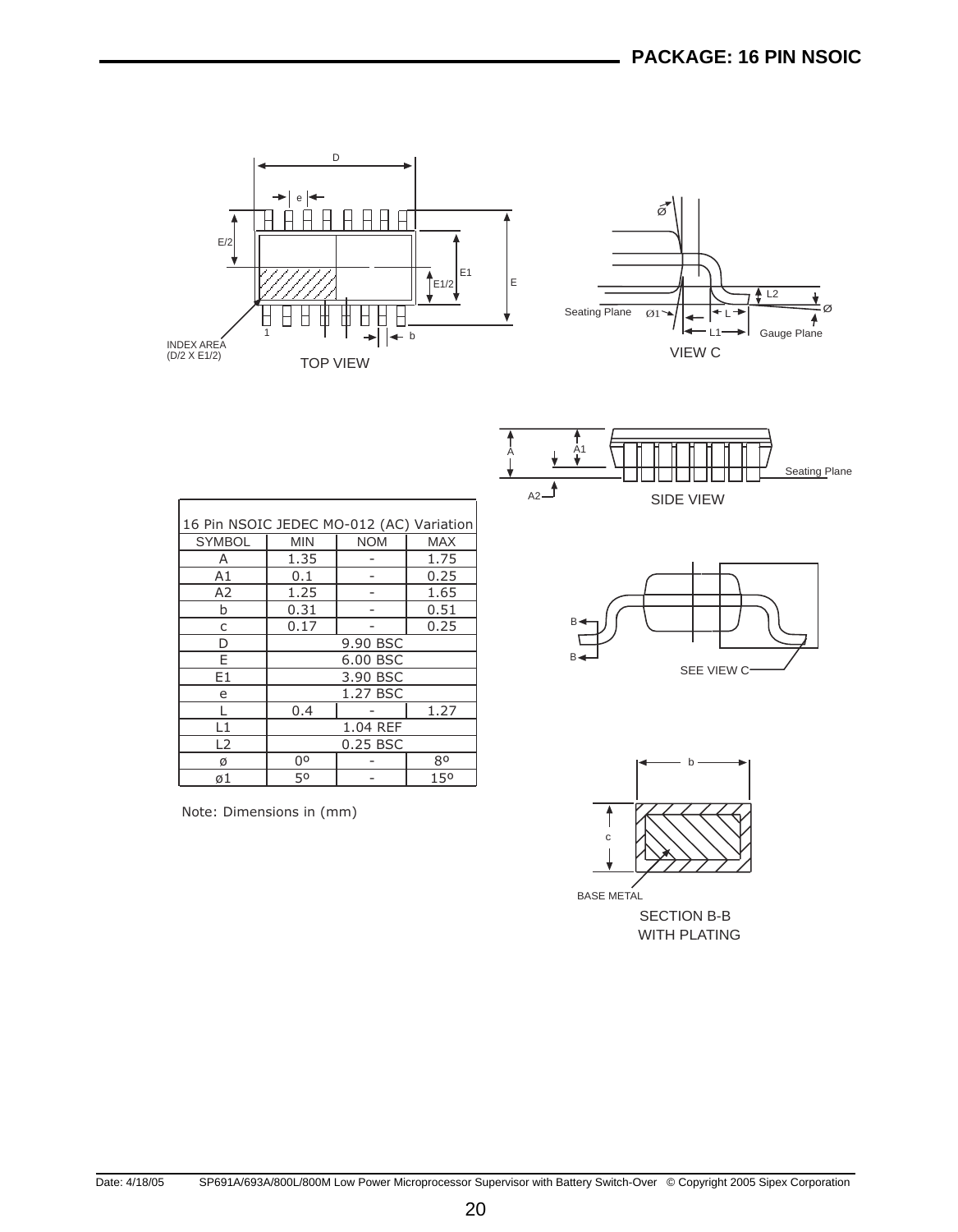





| A2 |                  |               |
|----|------------------|---------------|
|    | <b>SIDE VIEW</b> | Seating Plane |

| <b>WITH PLATING</b> | h                  |
|---------------------|--------------------|
| c                   |                    |
| <b>BASE METAL</b>   | <b>SECTION B-B</b> |

| 16 Pin SOIC JEDEC MS-013 (AA) Variation |                |            |            |  |  |
|-----------------------------------------|----------------|------------|------------|--|--|
| <b>SYMBOL</b>                           | <b>MIN</b>     | <b>NOM</b> | <b>MAX</b> |  |  |
| A                                       | 2.35           |            | 2.65       |  |  |
| A1                                      | 0.1            |            | 0.3        |  |  |
| A2                                      | 2.05           |            | 2.55       |  |  |
| b                                       | 0.31           |            | 0.51       |  |  |
| C                                       | 0.2            |            | 0.33       |  |  |
| D                                       | 10.30 BSC      |            |            |  |  |
| E                                       | 10.30 DSC      |            |            |  |  |
| E1                                      | 7.50 BSC       |            |            |  |  |
| e                                       | 1.27 BSC       |            |            |  |  |
|                                         | 0.4            |            | 1.27       |  |  |
| L1                                      | 1.04 REF       |            |            |  |  |
| L2                                      | 0.25 BSC       |            |            |  |  |
| Ø                                       | 0 <sup>o</sup> |            | 80         |  |  |
| ø1                                      | 50             |            | 150        |  |  |

Note: Dimensions in (mm)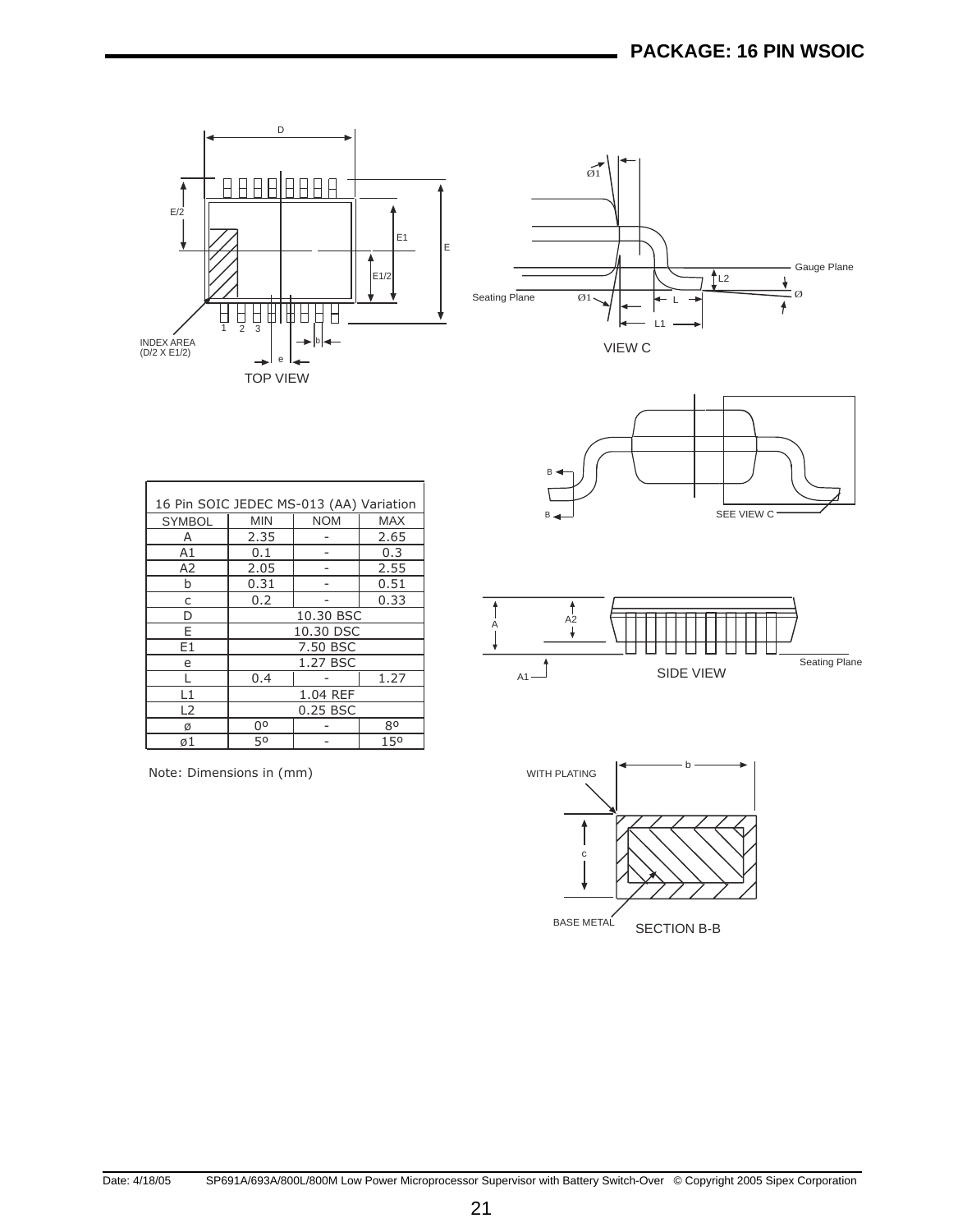





| 16 PIN PDIP JEDEC MS-001 (BB) Variation |            |            |       |
|-----------------------------------------|------------|------------|-------|
| <b>SYMBOL</b>                           | <b>MIN</b> | <b>NOM</b> | MAX   |
| A                                       |            |            | 0.21  |
| A1                                      | 0.15       |            |       |
| A2                                      | 0.115      | 0.13       | 0.195 |
| b                                       | 0.014      | 0.018      | 0.022 |
| b2                                      | 0.045      | 0.06       | 0.07  |
| b3                                      | 0.3        | 0.039      | 0.045 |
| C                                       | 0.008      | 0.01       | 0.014 |
| D                                       | 0.735      | 0.75       | 0.755 |
| D1                                      | 0.005      |            |       |
| F                                       | 0.3        | 0.31       | 0.325 |
| E1                                      | 0.24       | 0.25       | 0.28  |
| e                                       | .100 BSC   |            |       |
| eA                                      | .300 BSC   |            |       |
| еB                                      |            |            | 0.43  |
|                                         | 0.115      | 0.13       | 0.15  |

Note: Dimensions in (mm)

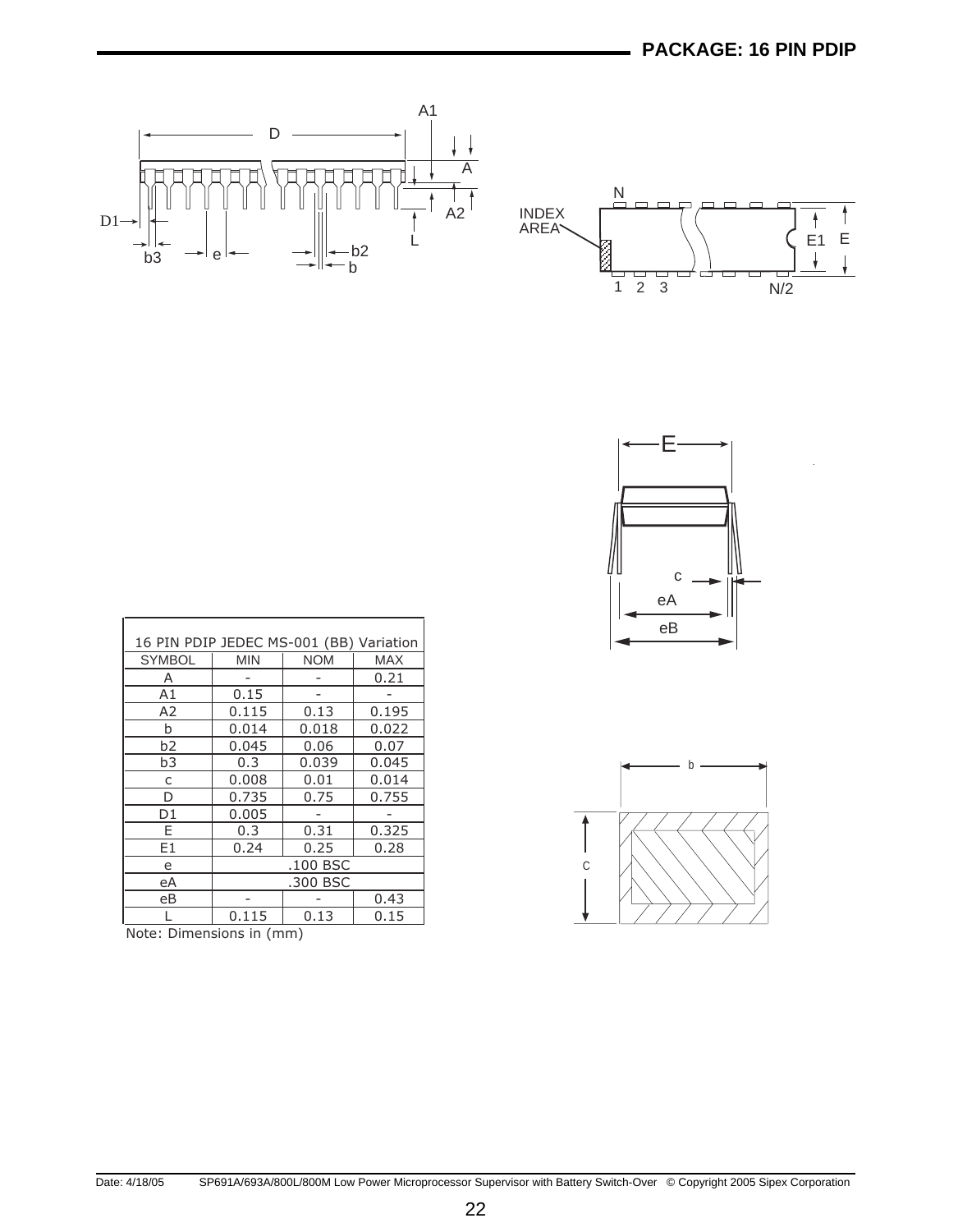#### **ORDERING INFORMATION**

| <b>Part Number</b> | <b>Temperature Range</b> | <b>Package Type</b> |
|--------------------|--------------------------|---------------------|
|                    |                          |                     |
|                    |                          |                     |
|                    |                          |                     |
|                    |                          |                     |
|                    |                          |                     |
|                    |                          |                     |
|                    |                          |                     |
|                    |                          |                     |
|                    |                          |                     |
|                    |                          |                     |
|                    |                          |                     |
|                    |                          |                     |
|                    |                          |                     |
|                    |                          |                     |
|                    |                          |                     |
|                    |                          |                     |
|                    |                          |                     |
|                    |                          |                     |
|                    |                          |                     |
|                    |                          |                     |
|                    |                          |                     |
|                    |                          |                     |

Available in lead free packaging. To order add "-L" suffix to part number.

Example: SP691AEN/TR = standard; SP691AEN-L/TR = lead free

/TR = Tape and Reel

Pack quantity is 2500 for NSOIC and WSOIC.

[CLICK HERE TO ORDER SAMPLES](http://www.sipex.com/orderSamples.aspx) <



#### ANALOG EXCELLENCE

**Sipex Corporation**

**Headquarters and Sales Office**  233 South Hillview Drive Milpitas, CA 95035 TEL: (408) 934-7500 FAX: (408) 935-7600

Sipex Corporation reserves the right to make changes to any products described herein. Sipex does not assume any liability arising out of the application or use of any product or circuit described herein; neither does it convey any license under its patent rights nor the rights of others.